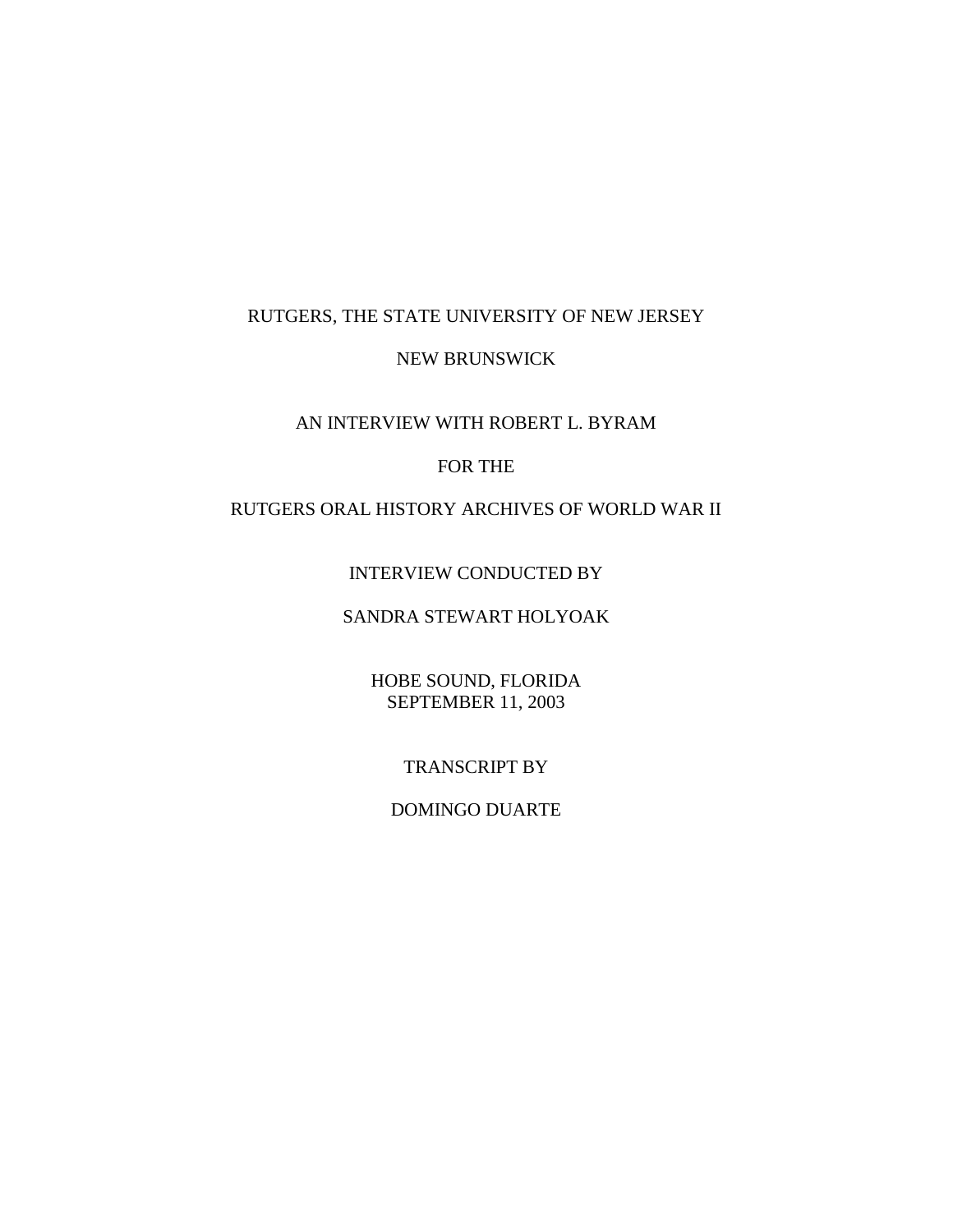Sandra Stewart Holyoak: This begins an interview with Dr. Robert L. Byram on September 11, 2003, in Hobe Sound, Florida, with Sandra Stewart Holyoak. Thank you, Dr. Byram, for taking time to sit down for this interview today. To begin, can you tell me where and when you were born?

Robert Byram: Yes, I was born on March 9, 1920, Jersey City, New Jersey.

SH: Can you tell me a little bit about your father's history and background?

RB: Yes. My father was employed by the telephone company all his working life, in the commercial department. He was a high school graduate and was a very stern parent, but a good one.

SH: Do you know if that sternness originated in his background?

RB: … Yes, I think his father appeared to me to be a stern individual, too. So, I assume … he got it from his dad.

SH: Did he come from a large family?

RB: No, he was a family of three, two sisters and he. He was the middle of the three, had one younger sister and one older sister.

SH: Can you tell me a little bit about your mother and her family background?

RB: Yes. My mother was of Irish descent, was also born in Jersey City and was … one of three children in her family. Her brother, James Driscoll, her maiden name was Driscoll, … was a captain in the fire department in Jersey City and was well thought of.

SH: What was it like to grow up in Jersey City?

RB: Yes, where I lived in Jersey City was very close to Journal Square, which was really the hub of uptown Jersey City and it was like any big city; there were very few playgrounds and lots of traffic, carts, peddlers, all big city people.

SH: Was the neighborhood that you grew up in ethnically diverse?

RB: Yes, it was. There were areas … in our neighborhood, that's Magnolia Avenue, that were almost wholly Italian, another that was almost all Polish. Our particular area was Irish, because that was my mother's background. It was very, very diverse, ethnically.

SH: You said that her brother was a fire …

RB: Captain, yes.

SH: Were any other members of the family involved in the fire department?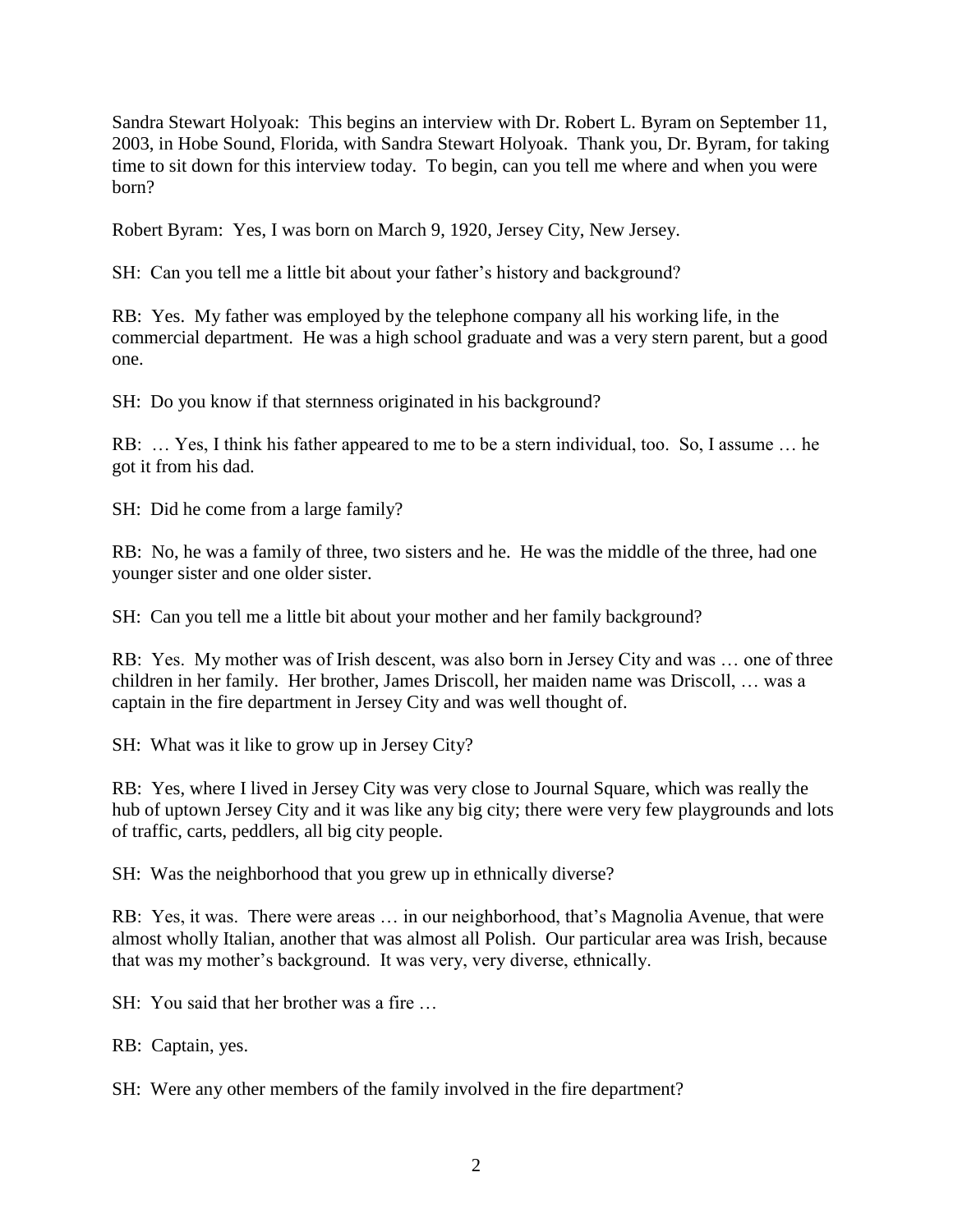RB: No, he was the only one, but he'd been in it all his life. … He served in World War I in the Air Force and, when he got out, he went to work for the fire department in Jersey City.

SH: Did he ever talk about his experiences in World War I?

RB: No, very little talk, very little about it. His son told me a few things, but he did not. He did not speak about it.

SH: Did your father serve in World War I?

RB: My father did not serve in World War I. ... My brother, older brother, [was born] at that time and they were not drafting men who had children, young children. … When World War II broke out, and before World War II broke out, my father was the chairman of the local draft board and they had, as you know, a lottery. They drew the numbers; everybody had a number and they drew the numbers. Well, of all the numbers that were out, the second number drawn was my brother's and he went on the second bus load from our district. [laughter] Actually, it was before the war began and he was not very pleased to go, [laughter] but my father said, "You're going with the rest of them." So, he did.

SH: The peacetime draft.

RB: Yes.

SH: Can you tell me about your family? How many siblings did you have?

RB: I had one sister and one brother. My brother, Jack, who was older than me and he was a graduate of Fordham University, Class of 1939, and he spent five years in the Army. As I said, he was in the second group that was drafted. I have a sister, Mary, who went to NJC, studied journalism and, in fact, met a classmate of mine after the war, back at Rutgers, and married him. That was Mr. Ed Bodner. Her name is now Mary Bodner.

SH: Since she was a journalism major, she must have attended classes at Rutgers College. Did she ever say what it was like to go to school with all the guys?

RB: Yes, she enjoyed it. [laughter] … The boys that were coming back from the Army, she graduated in '47 and she just caught the first group … coming back from the Army and many of them were friends of mine, so that she got to see them all over again, fellows that I went into the service with from Rutgers.

SH: When she entered NJC as a freshman, were you still on campus or had you already left?

RB: No, I had left campus. … We were in the ROTC and, as you probably may have heard from others, what happened was, they decided to leave us in school for a year and, at the end of that year, and that was in the fall of 1943, they took the advanced ROTC, the seniors, who had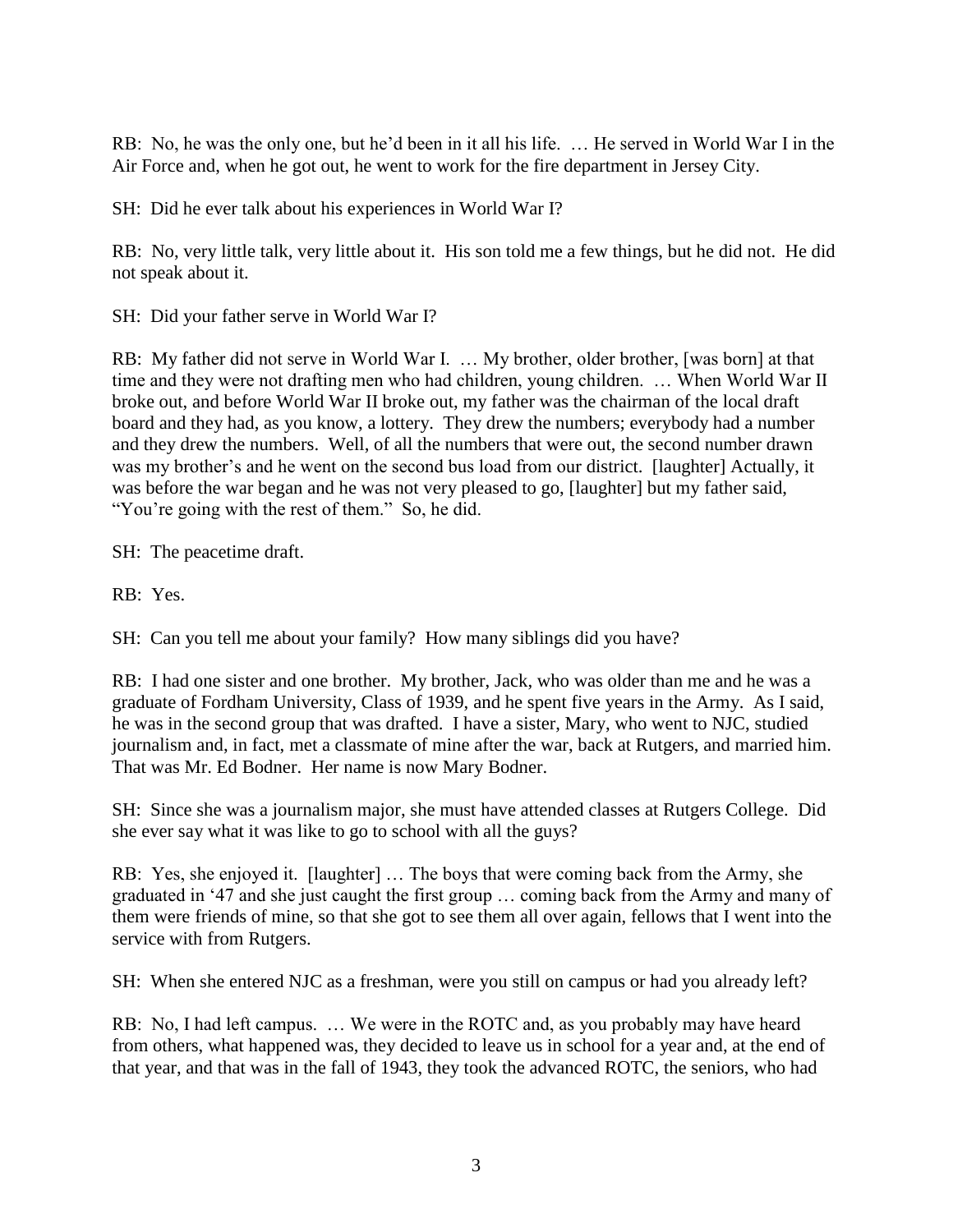finished their senior year, and commissioned them immediately and the other group, which was my group, the junior class, was sent to OCS, except I'll explain later why I didn't go. [laughter]

SH: To back up a bit, what did you do for fun as a child growing up in Jersey City?

RB: Yes, mostly sports. I was always very much into sports. I never liked Jersey City. I never liked any big city and that's part of the reason why I ended up where I did ... after the war, but I was in a neighborhood where we played football along the railroad tracks and there was very little grass available where we played, but most of my leisure time was spent playing sports. I never studied much, either. I was not a very good student. In fact, I went to Dickinson High School, which was a very large high school at the time. The numbers that I heard were ten to twelve thousand students. However, as big as it was, the first two years, we went to school from one to five-thirty and, the second two years, we went from eight to twelve-thirty. So, the same school was used with different teachers, a very big school, and a lot of good athletes left there at the time. In fact, one of … my classmates was Al Blozis, who went on to be an All-American at Georgetown University and, also, was the world's record holder in the shot-put at that time. He then went on and played for the New York Giants and, at the Polo Grounds, … still, although the Polo Grounds isn't there, there was a monument to Al. … He tried to get in the Army and they told him he was too big. At that time, the Army had regulations as to your size. Well, he decided he was going to go anyway, so, he signed a waiver and was taken and they put him … in the phys ed department. He was madder than hell and he decided that he wanted to get in the action. So, they then moved him to the infantry and he was killed in the first wave at Normandy. So, he never got back to play any more football. … Dickinson High School was a cross section of nationalities and backgrounds and a big, big school. … Jersey City, at the time, had a population of, I think it was around 250,000, and there are only two high schools, so, it was a big project.

SH: What are your memories of the Great Depression?

RB: My memories of the Depression are not that bad, because my dad, as I said, … worked his whole life with the telephone company and the telephone company, at that time, when things were bad, during the Depression, were nice enough to, instead of laying people off, they cut back their hours, so [that] they all got a chance to work. They worked two or three days a week and we never really were [poor]. We had enough food. … We were not wealthy, but we were certainly not poor.

SH: Did it impact other members of your family or your community?

RB: Not my family. My family was pretty well [off]; it was small and my uncle, who was our closest, he was the one who was the fire captain, so, he always had a job and my dad always had a job. However, our neighbors … were not that fortunate and I can remember, as a kid, going up to Journal Square, it was called Journal Square then, it's Veteran's Square now, the fellows standing on the corner, selling apples, roasting chestnuts and selling them and standing on a little piece of wood to try and keep their feet warm and it … was tough times for a lot of people. … The advent of the war was the thing that really changed things, and then, … conditions, … economics became much better.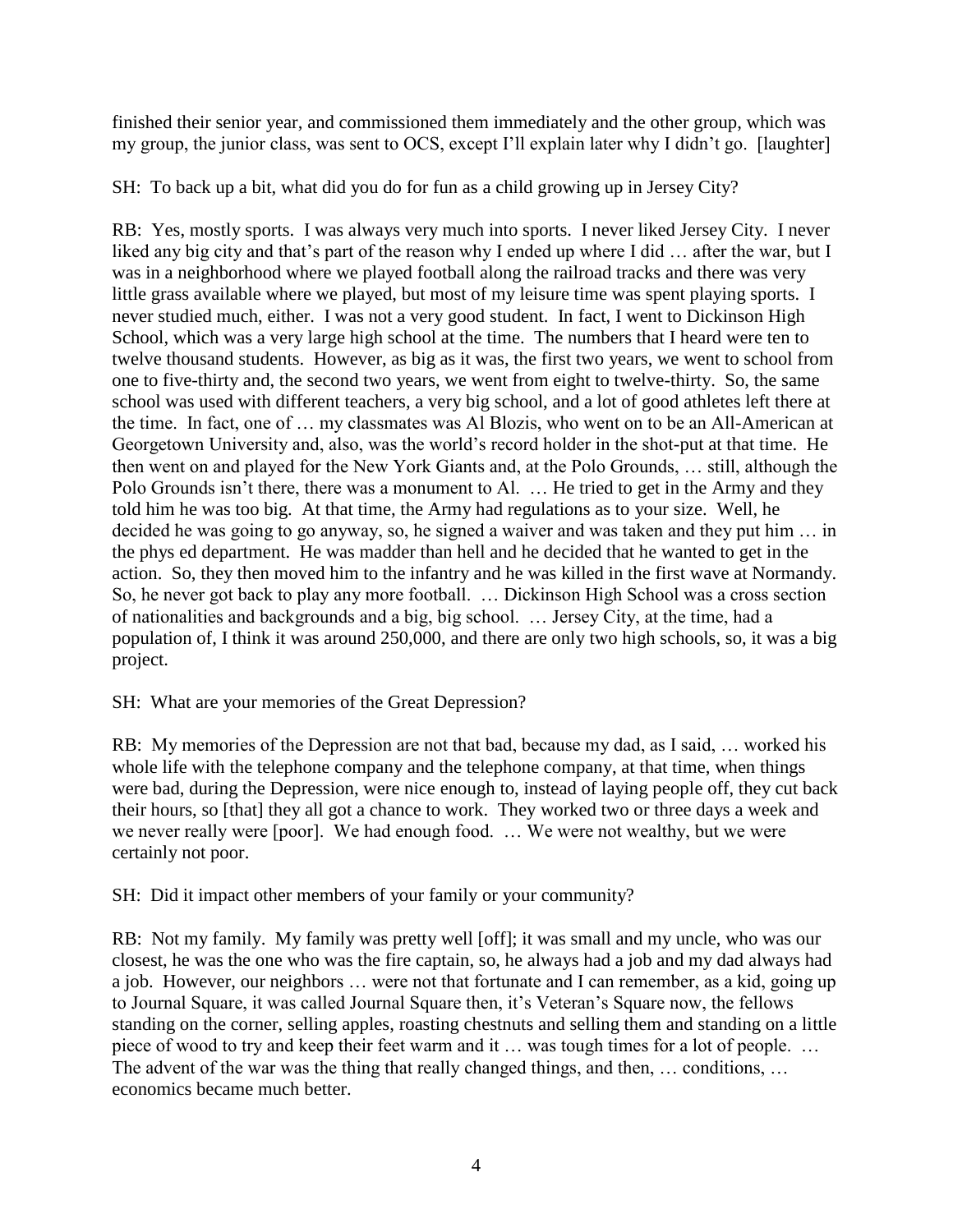SH: How did politics impact your family? Were they involved in politics?

RB: No, except, in Jersey City, everybody was into politics. We had a mayor by the name of Frank Hague and almost every family had somebody who was, they used to call it "on the pad," that is, works for the city or the county, and the closest one is my uncle, who was a fireman, which, I suppose, could be called that, but we didn't have any politicians. One of my classmates, Frank Burke, from Dickinson High School, was also a Medal of Honor winner, so, that was another person from Jersey City and Dickinson that was well known.

SH: Did they ever discuss Franklin Roosevelt and his New Deal policies?

RB: Yes. My father hated Franklin Roosevelt [laughter] with a passion and, in fact, I grew up in a Republican household. Both my mother and dad were Republicans, and then, finally, … maybe fifteen, twenty years ago, I said to my wife, "You know, I can't understand why I'm a Republican. [laughter] The things that have influenced me the most in my lifetime, two things that did the most for me, one was the GI Bill and the other was Social Security, both of whom were put in by the Democrats." So, I'm now a Democrat. So, I switched. [laughter]

SH: Was Hague a Democrat?

RB: Hague was a Democrat, but my dad always said that you vote Democrat for a mayor and governor and Republican for president, then, you never have the same party running everything. That was his thinking.

SH: Did anyone in your family ever work on any of the WPA or CCC projects?

RB: No, no, we never had to do that. My dad, closest to being into politics, he was on the grand jury in Hudson County, several times, and, in fact, later, became president of the Grand Jury Association, which was a collection of people who had served on the grand jury. That was the closest that … we got to any politics.

SH: Did you belong to the Boy Scouts?

RB: No, I never did. In fact, [in] our neighborhood, if you were a Boy Scout, you're a sissy. ... So, I did not join the Boy Scouts.

SH: Were you involved in the church?

RB: Yes, we were all Roman Catholics, … to a degree. My dad [was] not as staunch as my mother, but, yes, … I was raised as a Roman Catholic, went the first eight years to St. Joseph's Parochial School in Jersey City and my sister, … after St. Joseph's, she also went to St. Al's Academy, which was another Catholic high school on the boulevard in Jersey City. So, we had a Catholic background. My brother went all the way, including going through Fordham, which was also a Catholic, Jesuit institution.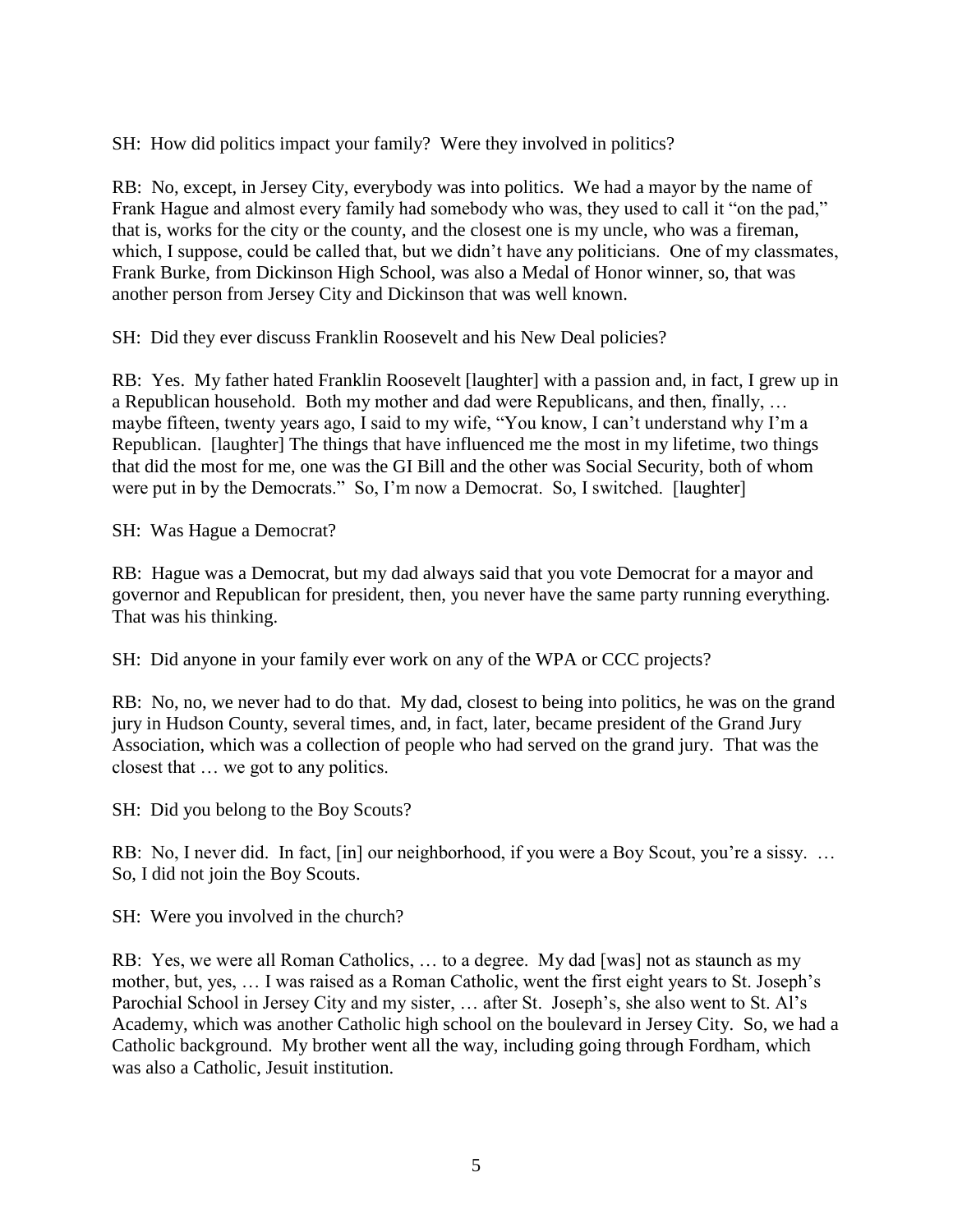SH: When it came time to go to college, what influenced your decision to come to Rutgers?

RB: … My wife has heard this story so many times, but, … as I said, in high school, I never studied, never really opened a book, just got by in everything. So, then, I wanted to go to work and I did go to work. … My first job was at 1440 Broadway for a display company. … I was there probably six months and got a job with Hallmark Greeting Cards in the Empire State Building in New York City. I worked there until maybe a year later, when I said I wanted to make more money. I was only making sixty bucks a month, paid twice a month, paid lunch money and car fare out of that. It didn't leave you much. [laughter] So, my dad said he'd get me a job at the shipyard, the federal shipyard in Kearny, New Jersey, which he did. He knew somebody on the staff there. Everything was politics in Jersey City, but, anyway, he got me the job there and I worked there. Well, after a year-and-a-half there, it was the hardest work I've ever done. Hot in the summer, those boats … just held all the heat, the metal did, and, in the winter, it was just like a refrigerator. It was just terribly, terribly hard, physically, ... not that I worked that hard, but the weather was so bad and it was on the water, too, with the wind blowing off it. Well, anyway, I finally went back to my dad and said, "You know, I think, if I can, I'm ready to go to college." [laughter] He said, "Okay." So, he got us an appointment down at Rutgers and we went down and … I was assigned an adviser by the name of Dr. [Henry] Keller. He was a professor of agricultural economics and we sat down with him. I brought my transcript from Dickinson. He sat across the desk from us, looked at my dad after about twenty minutes, he said, "Mr. Byram, save your money; this kid will never graduate," and my dad looked at him and he said, "Well, … it's my money, so, let's go." So, he said, "Well, I'll tell you what I'll do. I can't just let him in," although it was much easier to get into school then, I think, than it is now. He said to my dad, "I'm going to let him take two courses this summer, one in college level English and one in college level math. If he can pass these, we'll accept him." So, I did that that summer and, after two weeks, I knew that the English was not going to pose a problem for me, but the math was impossible. … I had no background; I had no way of knowing any part of it. So, I came to my dad and I told him the story and he said, "Well, we'll get you a tutor," and he got me a tutor down there, some way or other, and … he put me through and we had two months, I saw him three times a week, and he got me through the course. It was unbelievable. … I didn't find out until two days before the term was to begin in the fall that I had passed, and so, I had no place to live. The dorms were all full, but, here, again, my dad had a friend who worked for him at the telephone company, a man by the name of Lundberg, and he was a Rutgers graduate and he went to him and he told him the story. He said, "Don't worry," he said, "I'm an alumni of a fraternity down there and I'll get him in," he got me into Pi Kappa Alpha. … I never lived in a dorm one minute. They pledged me before I went in the house and I spent my three years at Rutgers in the corner of College Avenue, across from the old gymnasium, but it was … a great experience and, when I got into school, I became active in sports. I played lacrosse for my freshman year, and then, two years of varsity and, in the end of my junior year, when we were called to the Army, I received notice that I was invited to play in the All North-South game at Annapolis that year, which was quite an honor, the biggest honor I had in sports. So, I played down there and the Rutgers coach at the time was an interesting man. I don't know whether you want to hear about him, but his name is … Fred Fitch. … Several of the guys in my class, like Dick Hale, we all played lacrosse, and Doug McCabe. … Anyway, this was a sideline for him. He was the head of the Boys Reformatory at Rahway, New Jersey, and he drove over every day after [work] and coached us and I don't even know if he got paid for it. I have my doubts that he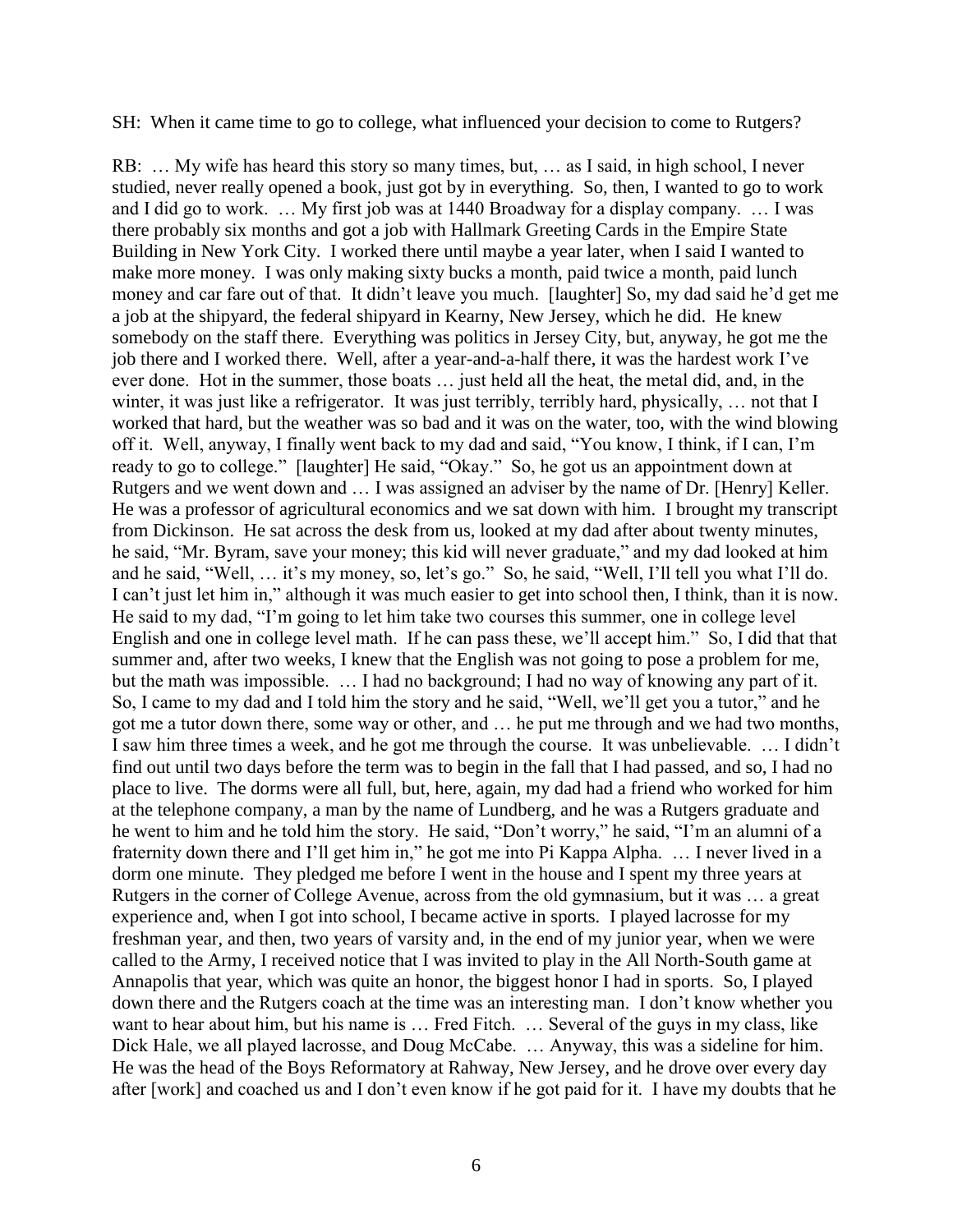did, but he was a former All-American from Syracuse University and I have a feeling he was donating his time. … At Rutgers, I got a little involved in campus politics and got elected president of my class, I think it was my sophomore year, and I sent my dad home a copy of the *Targum*, my picture was on the front page, a big picture. … He, in turn, sent it to Professor Keller and told him that he wasn't always right. [laughter] ... Then, I was on the Student Council and Cap and Skull and Scabbard and Blade, so, Professor Keller never apologized, though, can't say I blame him.

SH: That is a great story. You graduated from high school in 1938.

RB: Yes, I think so.

SH: Did you know about what was going in Europe in 1938 and 1939?

RB: Very little, very little, until I worked in the shipyard. … We were building destroyers and Liberty ships to send supplies to England. This is, of course, before we were in the war, and then, I mean, we worked seven days a week, because they were trying to put these ships out so fast. So, that was my, really, first knowledge of the war going on and, even then, it was quite far off and, until Pearl Harbor, really, I didn't think too much about it and I was at Rutgers when Pearl Harbor [happened]. It was a Sunday afternoon. I was at the library, near College Ave ... there, when we heard that they had bombed Pearl Harbor and that was really when … I really got involved in the war, … except the fact that my brother was down in Louisiana, … using a broomstick for a gun. Otherwise, I had no direct connection with the war or the Army.

SH: How did the campus react to the news?

RB: Oh, a lot of fellows, the next day, went and signed up, joined up, and, as a matter-of-fact, … I went to Philadelphia to try and join the Marines. The Marines had an officer's course that they were accepting college people into and I went down there, spent two days and found that I had two problems, medically, ... and they said they'd give me a ... waiver on one, but not two, and one was a flatfoot, of all things, and the other was a deviated septum. They sent me to a doctor and I had my foot taped and he said, "If you wear that through the summer, I'm sure that they'll be corrected enough so that they'll accept you." Well, on my way home from Philadelphia to Jersey City, I stopped in New Brunswick to see what was going on at the college, it was in the summer, and somebody said to me, when I went in the fraternity house, … they'd had an infantry ROTC at Rutgers, but that was all, that they were signing up sophomores, the end of sophomore year, signing up fellows for the Signal Corps. They were going to take twenty of them, I think they said. So, I said, "Well, I'm here, I might as well," and I went over and interviewed and got chosen and it was not going to be easy for me, because, except for a couple of us, they were all engineers … and I was an ag student. So, I knew very little about electricity or codes or Signal Corps things, but, anyway, … when I was accepted to that, I never did anything more about the Marines and that's how I ended up in the Army.

SH: You entered college as an ag student.

RB: Yes, I did.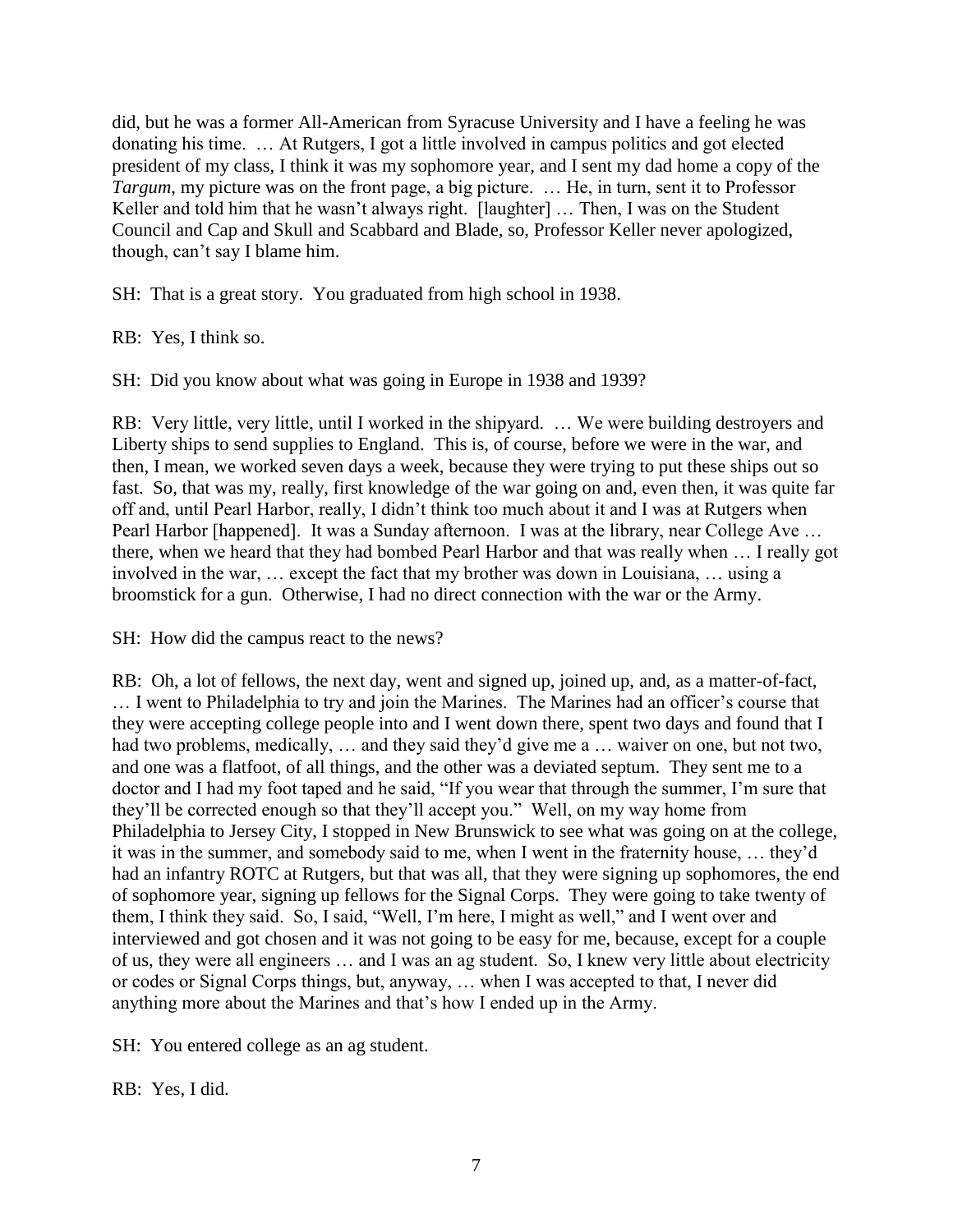SH: Why did you choose ag?

RB: Because, from about the time I was twelve years old, I used to spend the summers in western New York, out south of Buffalo, about a hundred miles, in a very little town of five hundred people, Belmont, New York, where my aunt lived and I spent all the summers there. I'd leave on the day school closed and come back the day it opened and I just loved the country and that's why I wanted to get into a rural development when I got out of school and got a job and that's why I got interested in veterinary medicine and, in fact, I had applied, at the end of my sophomore year, to Cornell University for veterinary school and was accepted, but, when I was taken into the ROTC, the Advanced ROTC, I notified them that I was going into the Army and they said, "Well, let us know when you get out and we'll see about getting you back in," … but that was the reason that I was interested in rural [life], … I just liked the country so much better than I did the city.

SH: That was your summer job in high school.

RB: Yes, I worked there, yes, that's right.

SH: How did campus life change after Pearl Harbor?

RB: Yes, a lot of things changed. … I was older than most, because I had worked a couple of years, … but because of the area, down in New Brunswick, which was quite a calm, little town, we only had, I think, fifteen hundred male students, or close to that, when I went there, campus life was quiet and we had good sports teams, but nothing real great, but we all enjoyed [them]. I enjoyed it. In fact, … three of the best years of my life were spent at Rutgers, … until the second year, when Pearl Harbor came. Then, everything changed. We all became aware of rationing. We all decided we wanted to make something of ourselves, to get ready to serve in the Army. We all realized we were going to go in the Army. Everybody went. There was no two ways about it, either you joined or you were drafted.

SH: What was the social life on campus like?

RB: … For people like me, who didn't have much money, the social life wasn't very much. Most of the dates that I had, anyway, were girls from NJC and it meant walking across [town]. Now and then, one of our group would have a car, but very rarely, but it meant walking from the Quad in Rutgers to NJC, which was a long walk. … If you had a date, … then, you'd have to walk back at the end of the date. It was a very trying deal, but most of the fellows ... dated girls from NJC, or, as they used to call it, the Coop, because the chicks were there. [laughter] It was a quiet … town and small, nothing like Rutgers is today, nothing.

SH: What kind of freshman initiation did you have at Rutgers?

RB: They had what they called Hell Week. … All houses were different. Some were much worse than others, but a year or two before I got there, and I'm not sure of that, exactly how long it was, one of the things [was], in the middle of the winter, that the plebes, the class of pledges,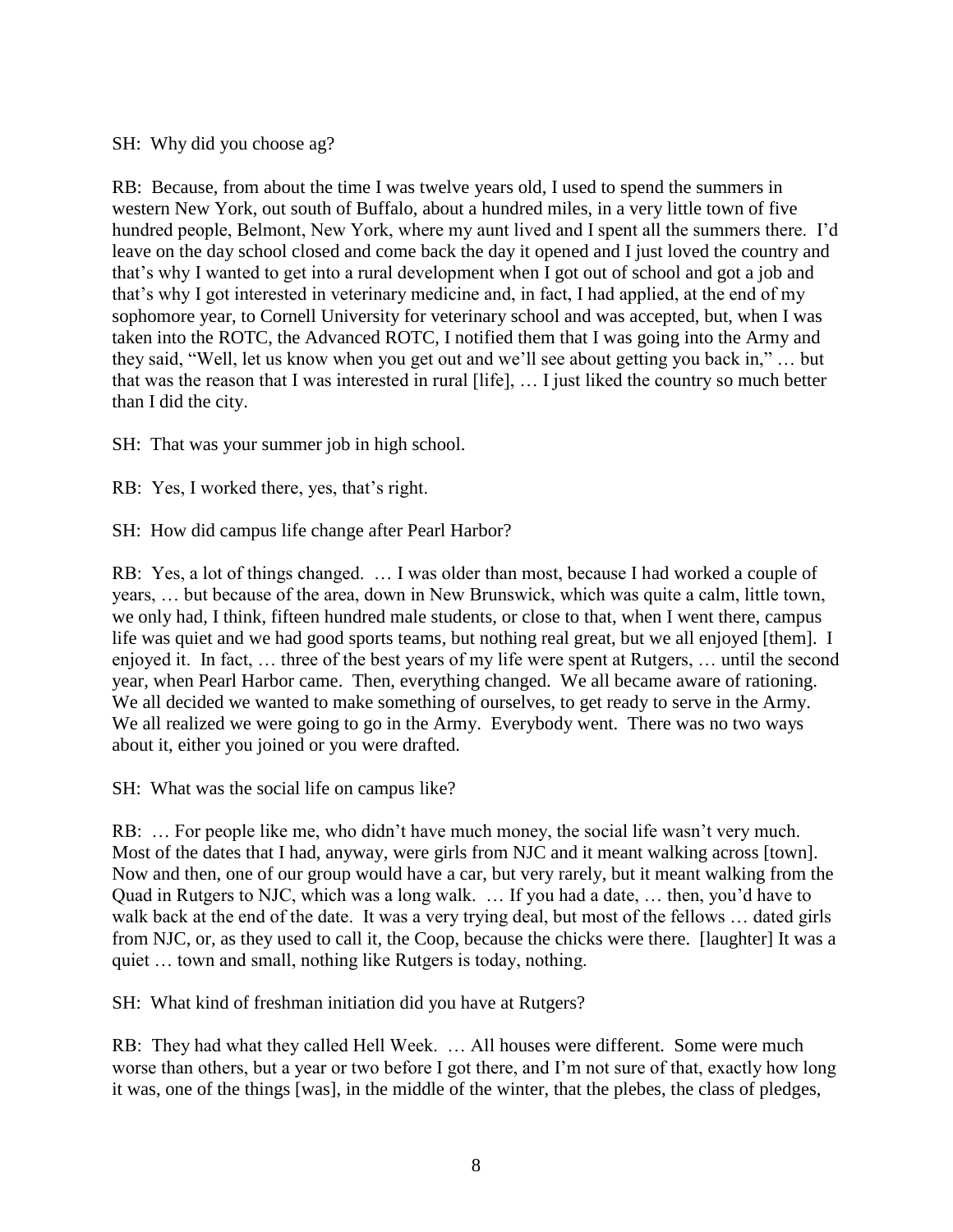were to swim the Raritan River and one boy drowned and that put a real blinker on … all the activities during Hell Week. … They would do things, like, they'd start us out … [for the] week, they'd put twelve eggs inside our shirt, between the shirt and your body, regular eggs, not hardboiled, and every time somebody walked by you, one of the upperclassmen, they'd bump against you, so [that] they'd break it and, for every egg you broke, you had to put two back in. So, at the end of the week, most of us were full. That was just one of the little things that they did and they did a little paddling, but nothing real serious, at least in our fraternity.

SH: What was your fraternity most known for?

RB: Athletics. You had to partake in a sport. If you couldn't make the varsity, you still had to [participate], but it was mostly in athletics; it certainly wasn't a scholastic [fraternity]. [laughter]

SH: Do you remember mandatory chapel?

RB: Sure do. Every week, we went to chapel and all the announcements would be made as to what the social calendar was for that week and, in fact, ... I can remember, when I was running for president, there were actually two groups that controlled the elections. One was the fraternity people, who are known as the Greeks, and the other group, who are non-fraternity, known as the Barbarians and I can remember having to get up in front of the chapel, once or twice, and give a pep talk to my backers to see if we could get elected. [laughter] … We had prayer down there and it was non-denominational and different people from the University would make little announcements and I remember that we had a choir director by the name of Soup Campbell and he would always [sing], a lot of singing.

SH: Soup Walter?

RB: Soup Walter, yes. A lot of singing, … I mean, I can still remember the songs, we sang them so often at college.

SH: Did you participate in the Glee Club?

RB: No, no, I didn't.

SH: What kind of interaction did you have with the administration? You talked about Dr. Keller and Soup Walter.

RB: Yes, and the professor who influenced me the most in the agricultural school was Professor Helyar, … really a fine gentleman. … In fact, his son is, was, I don't know that he's still alive or not, … a veterinarian, also, but he was a perfect gentleman, was interested in all the students, taught some basic first year courses and had a great deal of influence on me and what I liked and what I wanted to be. He'd be number one. ... The fraternity I lived in was across the street from the Dean's house. I think his name was Frazier Metzger, at the time, and so, we got to know him and someone said he had … those binoculars on us all the time [laughter] and the president was a good looking man.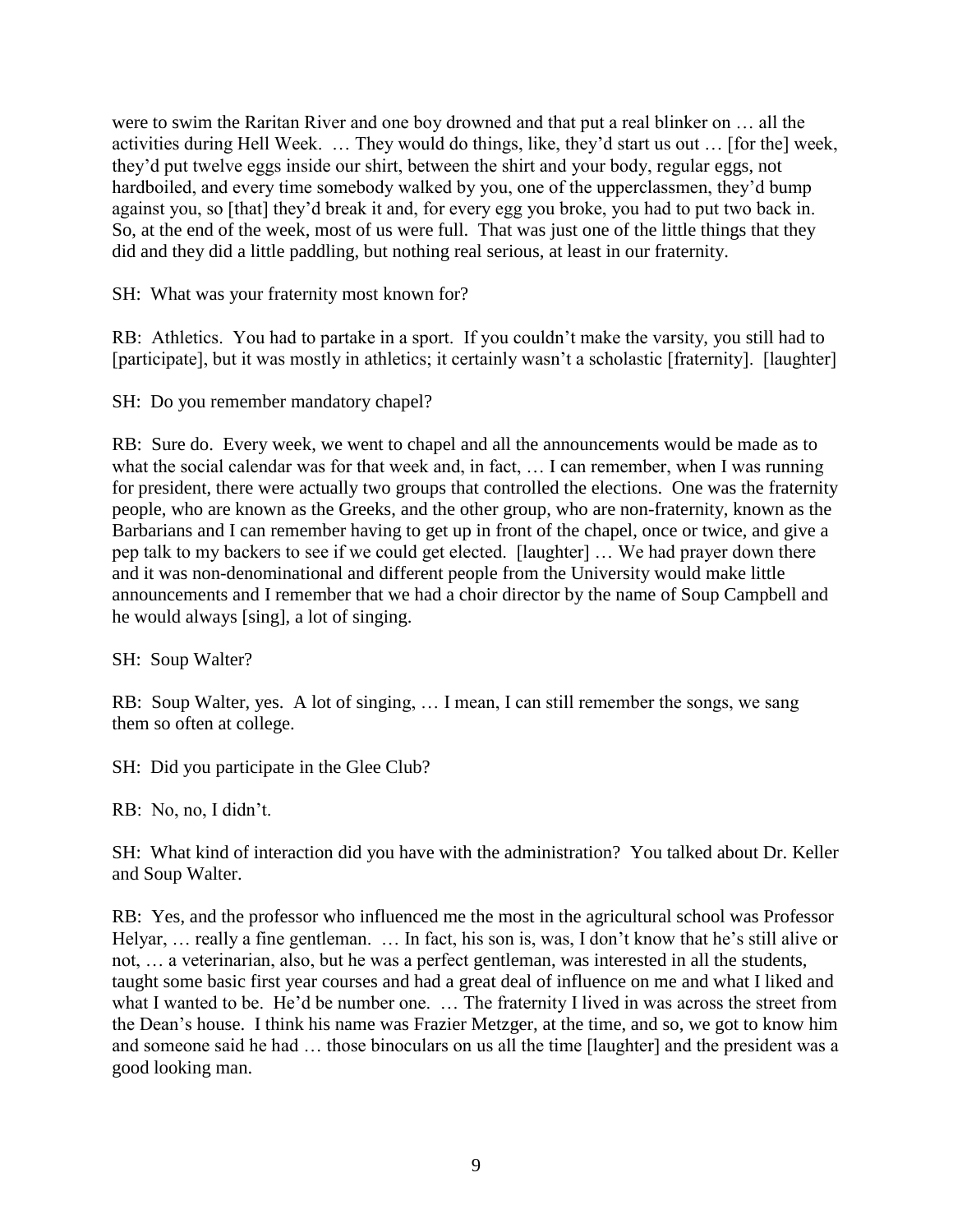### SH: Clothier?

RB: Clothier, Robert Clothier. Yes, he was the president and the college was a small college. It was exactly the kind of town I wanted to go to. As I said, I was not happy in the city and Rutgers … was just like a small town. New Brunswick was really nothing at the time, as far as the town was concerned.

SH: You talked a bit about your lacrosse coach. Did you travel much as a team?

RB: Yes, I'll tell you one little story about lacrosse and sports and the difference [between] today and then. In my sophomore year, I was a regular and one of the better players, frankly, but, anyway, we were to play up in Syracuse, which was the *alma mater* of our coach here at Rutgers, Fitch, and what you had to do, at that time, to get excused, we were going to leave, I think, Friday morning and be up there over the weekend and come back Monday, you had to get an excuse signed by each of your professors that you were going to miss the class. … I was taking a course in physics at the time. Why I ever got into that, I don't know, but it was a hard, hard course and I brought my slip around to go and ... the professor said, "Hell no, I'm not going to sign that. … You can't afford to miss any classes." So, I went back to the coach, Fred, and told him and he said, "Oh, we'll take care of that, don't worry, we'll take of it." Well, the next day, I went into class and … the professor called me up and said, "I'm going to sign the certificate for you, the slip, that you can go, but," he says, "you're going to flunk the course," and I said, "I am, for missing one day?" He said, "One day." I said, "Thank you, I'm not going," and I didn't go. That's the difference in athletics today, yes.

SH: Did you pass the course?

RB: I passed it, [laughter] but I didn't miss … any classes either. He was an interesting guy. At the end of the year, … he gave a tough final, he gave us a card that was, as I remember, maybe four inches by six inches, and said we could write anything we wanted on that and take it with us into the test. Well, you might just as well have taken a Collier's book at the time, because … that didn't help you, but that was one of his little joys.

SH: He wanted to see how much time you would spend on that.

RB: Yes, wasting your time.

SH: Do you have any other stories about Frazier Metzger?

RB: He was an ordained minister, as were most of the deans of men at that time. I think it was in the Dutch Reformed Church and he was just a spiritual leader that any of the guys could go to if they wanted to talk on any problems. He was very available to you. You could go to his office anytime, not that I ever did, but I know people who did, you know. Clothier was aloof and away from everybody. … I don't know if he did anything. He was the president.

SH: How strict was Metzger with the fraternities?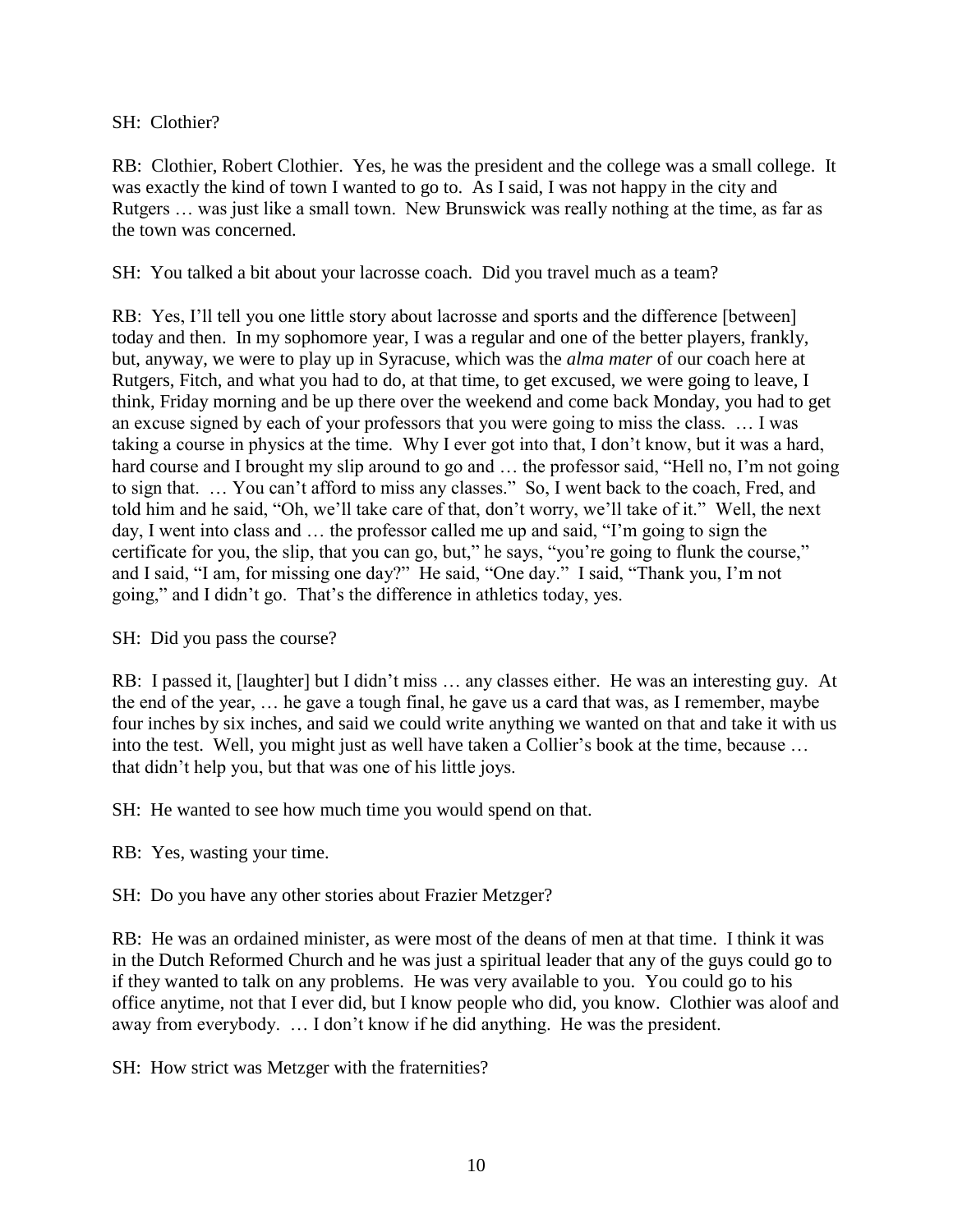RB: Not too much, although he tried to keep the drinking down. Most houses had bars and I think they were legal, or maybe they were, maybe they weren't, but, anyway, there were certain rules about not partying during certain days of the week or things like that, but he was never very on top of it. I mean, he was, at that point, a pretty old man and I don't think he knew what was going on.

SH: Did you take part in the Corner Tavern activities?

RB: Yes. There was a group on campus at that time which was known as the Hilt Club, which was made up mostly of athletes, although not all, and that was a drinking club and they would meet every, … oh, I think, maybe, month or so and just go down to the Corner and drink.

SH: You were part of the Scabbard and Blade. Did you compete off campus?

RB: No. Scabbard and Blade was a military fraternity, honorary fraternity, and they had a pretty rough initiation, though. I remember that they shaved all our heads, among other things, and back then, that was kind of an unusual thing to do, but they took us on an overnight trek and left us out in the country and did a few things like that. In fact, one of the fellows, who was a senior when I was a junior, was a good friend of mine, was a football player, Emil Potzer, he was also killed at Normandy, … as were some of our best men, Jack Everett was killed over there, Mal Schweiker ... was killed over there, just some of our very best. ... What happened to us, fortunate for us, was that when they called us up, as I said, the seniors … got commissioned directly and the juniors went to OCS. Well, those that were commissioned immediately were just in time for the invasion of Normandy and a lot of guys got killed, a lot of good men were killed. The others, the juniors, which I was a part of, we were far enough behind, there were three months or four months of OCS, that we missed that first landing. … It was really a bad time, … good men were killed and a lot of good men.

#### SH: Did you return to Rutgers as part of the ASTP?

RB: No, I did not. … When we were taken into the Army, we were first sent to Fort Dix, to a classification center, and one of my classmates, who was a junior, also, came to me and he said, "You know, the classification officer is having me come back and … I told him that you were a veterinary student, pre-veterinary student. He wants to see you, too." … This was Chizz Thayer or Charles Thayer, who is a member of our class, and so, the next day, I went over there and he said, "I see you … were accepted to veterinary school," and I said, "Yes, I was." He said, "You know, I think they need you worse there than with the ROTC." So, they sent Chizz and I up to New York City and we were put up at a Jewish orphanage, across from Lewison Stadium, … with a lot of other pre-meds and pre-veterinary students, and so, I called Cornell, when I got there, and told them what was happening. They said, "We're sorry, but your place has been taken," and the same thing happened to Chizz. His place had been taken. Well, we called other veterinary schools and I was accepted at Michigan State and Chizz was accepted at Kansas State. So, they took us away from the rest of the group, sent me to Camp Grant, Illinois, to take basic training and left me there until my course was starting at Michigan State, and then, shipped me to Michigan State and Chizz to Kansas State, but I never did come back to Rutgers. After my first year in the ASTP, Rutgers awarded me my diploma, using the first year at Michigan State as my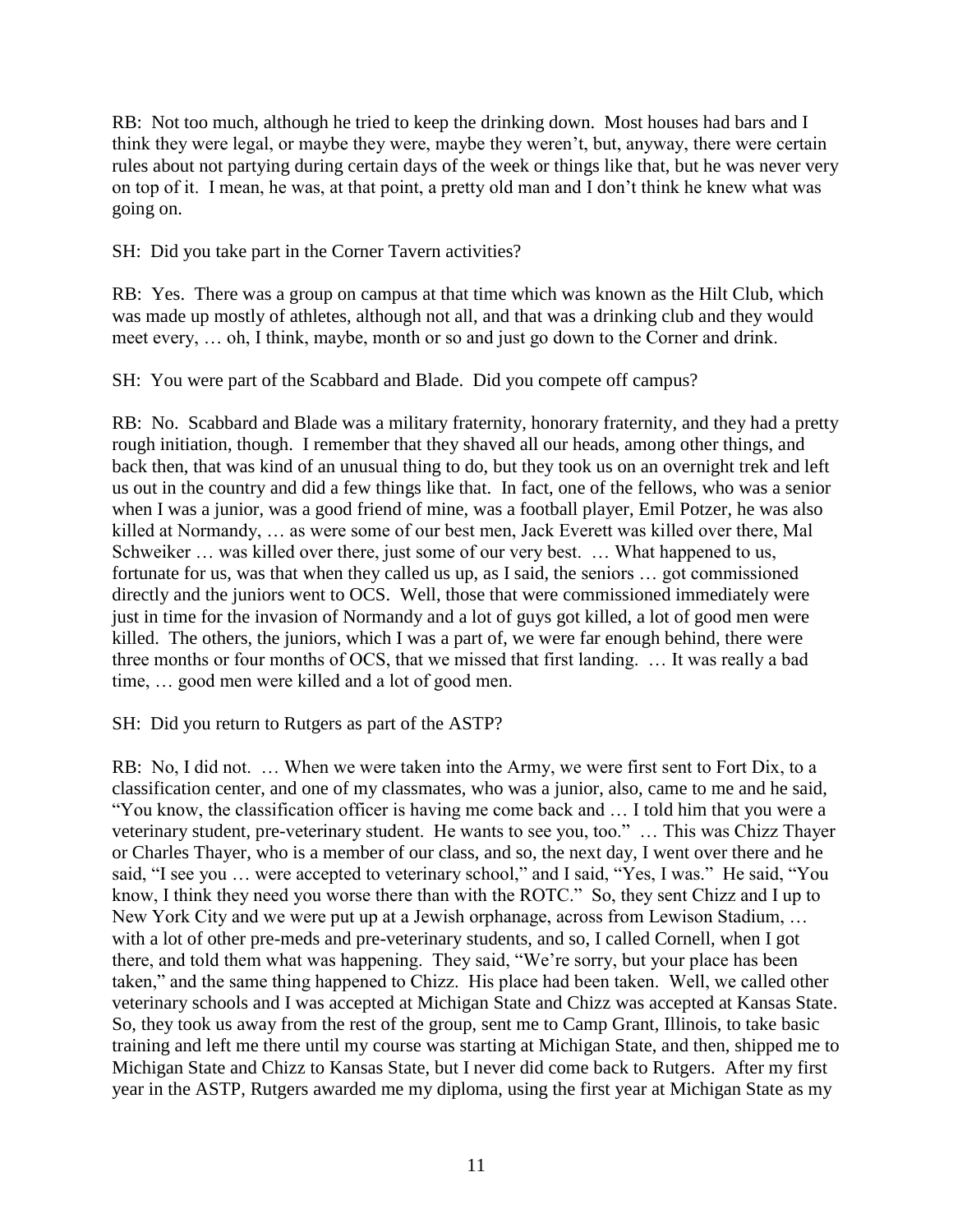senior year at Rutgers. So, I got my BS at that time from Rutgers and stayed at Michigan State and I don't know, time is [fuzzy], I can't tell you exactly, but, after a certain time, a year or two, they called us in and said that the Army, well, they had needed veterinarians back when we were sent there, felt that they now had enough. The war was looking a little better then, and so, they said, "Well, what do we do?" They said, "If you're in the upper ten percent of your class, you're probably going to stay here. Otherwise, you're going back to the Army." Well, I happened to be in the upper ten percent, and so, I stayed there and that's where I ended up the war, at Michigan State.

SH: What would you have done as a veterinarian in the Army?

RB: … What the veterinarians did in the Army, and in a lot of places, is that anything that is of animal origin has to be inspected by a veterinarian. This includes eggs, meat, milk, anything, cheese, anything that is of animal origin is all inspected by veterinarians. … That's what we would have been doing. They were … in great need, at the start of the war, but they quickly caught up. The ASTP, [which] was the Army Specialized Training Program, did a big job for the Army in training all kinds of people for many, many different trades. I never was sorry and I met my wife at Michigan State. We were both students there and she was a sociology major from a little town in Michigan and we went back there and that's where we started our veterinary practice.

SH: As president of your class, what were your responsibilities?

RB: Well, not much. [laughter]

SH: Getting elected, for one.

RB: Yes, and one is that he's in charge of the Student Council and conducts their meetings and a lot of things. … If fraternities had to be disciplined for anything, you were part of that committee and … [there] used to be [what was] known as, I think it was … the Blue Jackets, something with blue jackets, and it was also an honorary group that greeted incoming athletic teams and people who were coming to Rutgers to speak or sing or whatever. They were kind of a group who welcomed them and showed them around and did all those things. … The president was involved in that and would be called, frequently, … by the president or members of the college if there was a problem with any of the fraternities or a problem with any of the students, that they would first try to get the Student Council and the president to get it straightened out, rather than go before a college committee.

SH: Did you hold office within your fraternity?

RB: Yes, I did. I was the house manager for two years. House manager bought all the food and … hired the cook and hired the waiters, they were students, the waiters were, and kept all the books and had to … deal with our adviser, our alumni adviser, who was a man by the name of Johnson, who was the head of the hospital there in New Brunswick, the biggest hospital in town. … He overlooked your books every month, but, in return for that, you got room-and-board,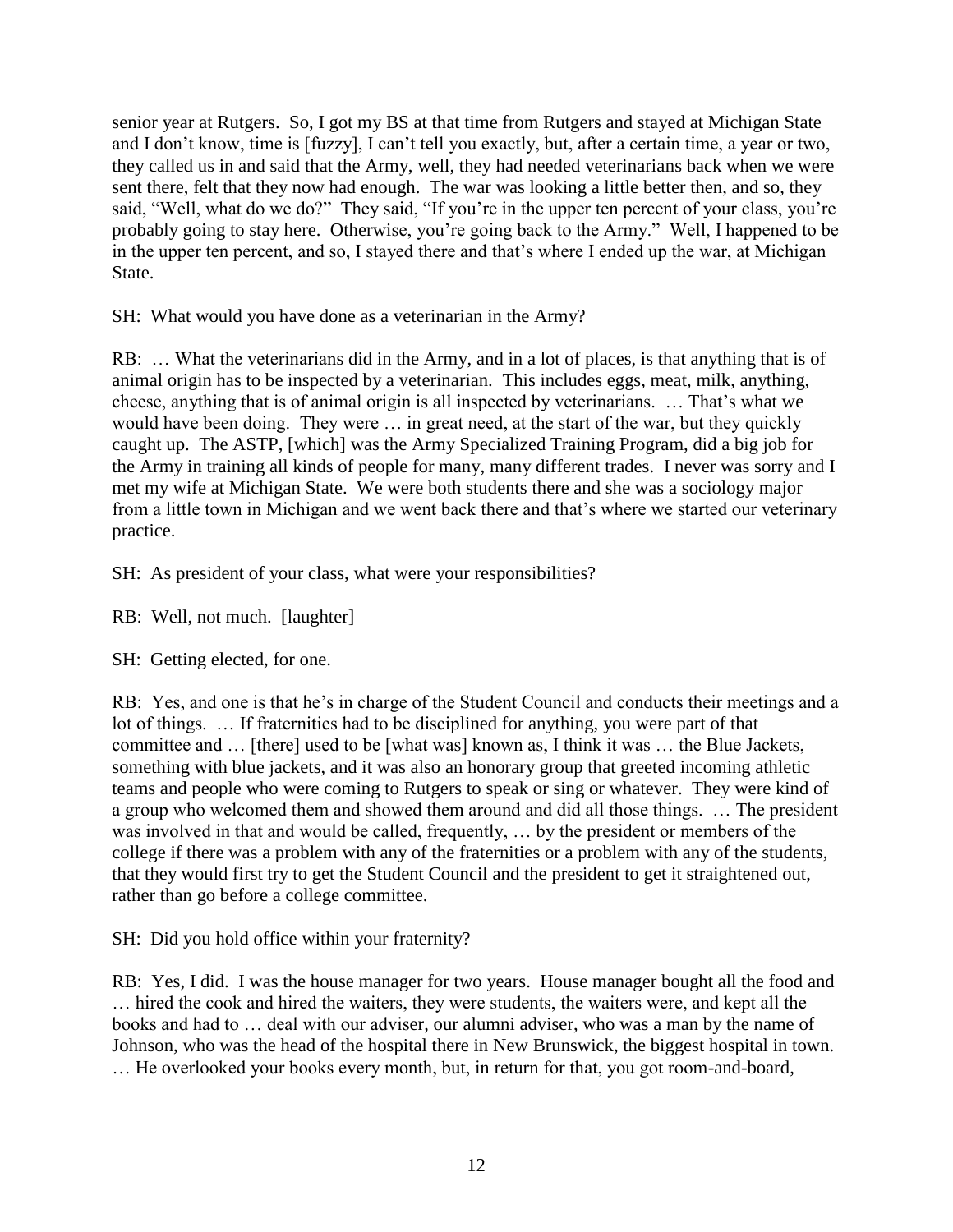which is why I was doing it. ... I was house manager. That was an appointed rather than an elected position, but it was worth the most money of all, so, that's why I was in it.

SH: Did you attend basketball and football games?

RB: Sure, sure did. I worked at the football games. At that time, the stadium was the same stadium, but it's been added on to since then. … There was no connection, electrically, between the field and the scoreboard and our house had this job, and passed it on from year-to-year, of having a guy up on the board and another guy on the field and, by a series of hand signals, I would give the board up there … what yardline the ball was on, and then, got the best view of the game and that was our house [that] had that position for a long time. After you worked up on the board for a year or two, then, you got to get down on the field. [laughter]

SH: Do you remember who was on the board?

RB: No, I can't remember who was. They were guys from our fraternity, I do know that, yes.

SH: Who was your roommate?

RB: My original roommate was Jack Dargin, who was a football player from Newark, New Jersey, and he had been an All-State player at St. Benedict's in … New Jersey and he was a real, real staunch Democrat, oh, man. … Before the war, he was very, very liberal, very liberal minded and he used to say, "The one organization I'm looking forward to joining is the … VFW, because I don't want to die over there," [laughter] and Jack, … after the school, he was a year ahead of me and he was an officer in the Vosges Mountains in France during … World War II and a great guy; afterwards, became a professor at one of the colleges in either University of Massachusetts or one of the colleges up in Massachusetts. He was ... a political science major, so, that's what I'm sure he taught, and then, in the room next to me was Nick Dennis, also an interesting guy, was a football player from Philadelphia, was quarterback on the football team. At that time, they used a single wing and the quarterback never threw the ball, never did anything but hand it off, and block. Anyway, he … went in the Marines and stayed in and retired as a colonel, and then, I think, after the war, he came back to Rutgers for a while, after he retired from the Marines, and was in charge of security at Rutgers University, stayed there for a year or two, and then, got the same job at University of Florida and has since retired from there and I think he still lives in Gainesville, yes. Nick Dennis, his name was, tough, tough guy, oh, man, tough. … The fraternity used to … invite the different coaches, not all at once, … for dinner, so that we'd get to know them and they'd get to know us and so forth and I remember, once, we had the boxing coach [over]. There used into intercollegiate boxing at that time, it isn't any more, but Nick was there and he was a big, strong looking guy and I mean big. He was probably 220 and maybe six-[foot]-two, good looking, big guy and he sat next to the boxing coach and the boxing coach says to him, "Why the hell aren't you going out for boxing? … You think you could lick those guys?" "Oh, sure," he said, "I could lick those guys." … He said, "Well, why don't you?" Well, then, Nick found out that, at that time, … he had a football scholarship, they said they didn't want him to box, because they were afraid he might hurt himself for football, but he went over one afternoon and he said, "I'll fight the heavyweight," he said. Boy, he just pounded that heavyweight, and then, he said that the coach wanted him to fight so bad, but he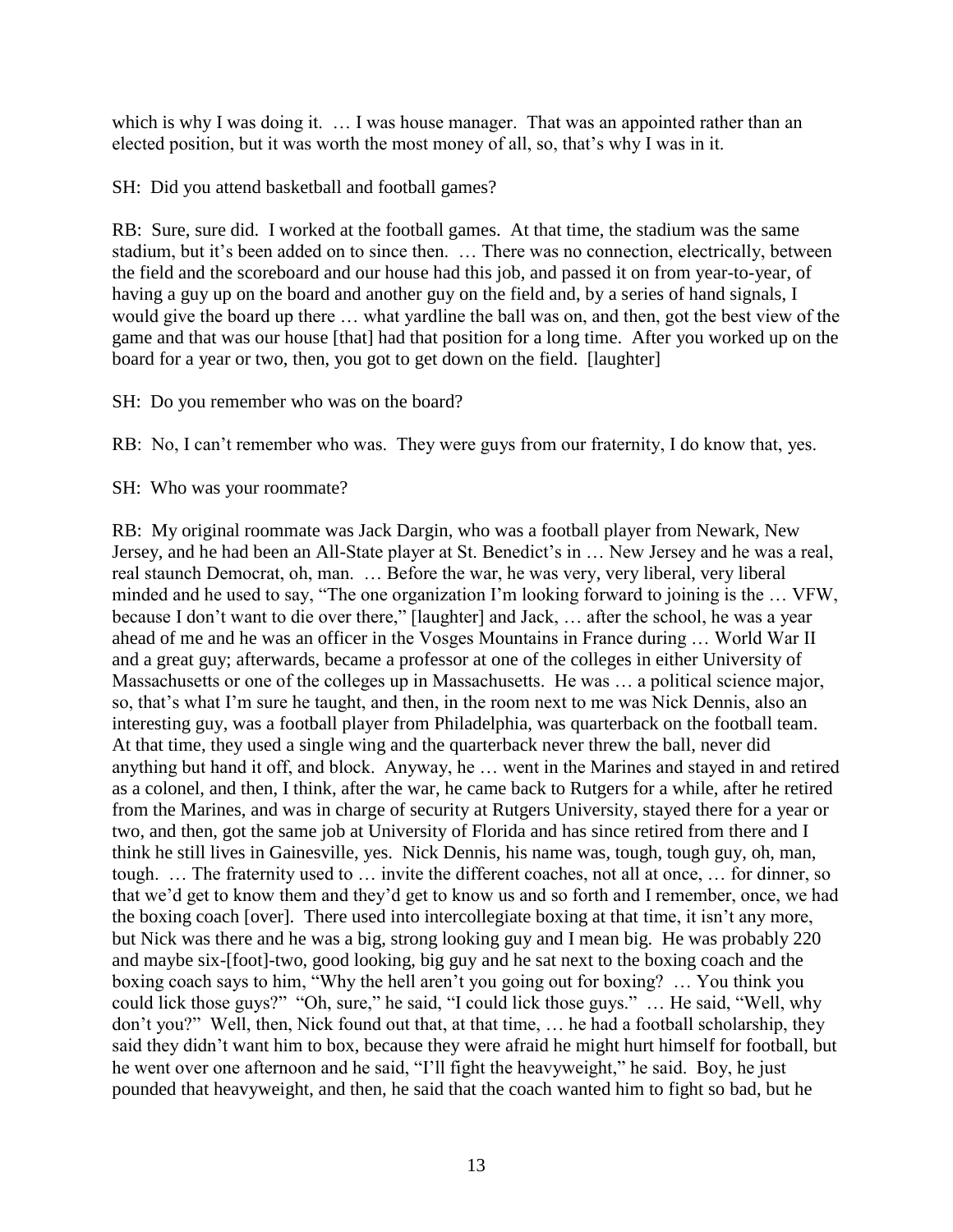never did after that, [laughter] but he was a big, tough guy. His father was a detective in the Philadelphia Police Force, Nick Dennis.

SH: What do you remember about the dances, like the Soph Hop and the proms?

RB: Yes, … they were, at that time, held across the street from our fraternity house, which was the corner, I'm trying to think of the other streets on College [Avenue], it was the old gym, if you know where that is. Do you know where that is? …

SH: Senior Street?

RB: Senior, I'm not sure of that. Anyway, it was … the gym at the time and it was across the field and down a little ways from what was known as Neilson Field, which was an old football field, … but, anyway, that's where the dances were held and most of the dances, they always got a big name band for, and it was a big event. Girls … got all gussied up and the guys, too, and everybody looked forward to it, had some good bands there. That was before the war. After the war, that all went by [the wayside]. The last year, there was none of that.

SH: During your time in the ASTP and at Michigan State, how much contact did you have with your fraternity and your classmates?

RB: Not a great deal. There are one or two guys that I still hear from. ...

----------------------------------------END OF TAPE ONE, SIDE ONE------------------------------------

SH: Please, continue.

RB: Well, in the last year, anyway, I heard about … a fellow here, in Hobe Sound, who was not a Rutgers man, but was involved in the 101st Airborne and I called him one day. He was a retired minister now and he said, "How did … you get me?" I said, "Well, I have a friend, a fraternity brother, by the name of Joe Quade." "Oh, God, I know Joe." He said, "You know, he is … the guy who has really kept us together as an association." He said, "He's led that … 101st Airborne." So, that's one guy that I've heard from. … Joe had a brother. … They both were in the service and, when they came back, his brother went to school. Joe went back to school at Cornell and finished there and, in fact, had my sister up for a dance once. They met then. In fact, Joe said to me, when I talked to him, … "That was the highlight of my social career," [laughter] and he had a brother who got killed at college; after going through all the war, got killed in a car accident, I think, and I get the … annual list of fraternity brothers and where they are and so forth, but, each year, they get fewer and fewer.

SH: You spoke about your favorite professors. Who were your least favorite professors?

RB: I think that physics professor who didn't want to give me a release to go to the game. [laughter]

SH: I can see that.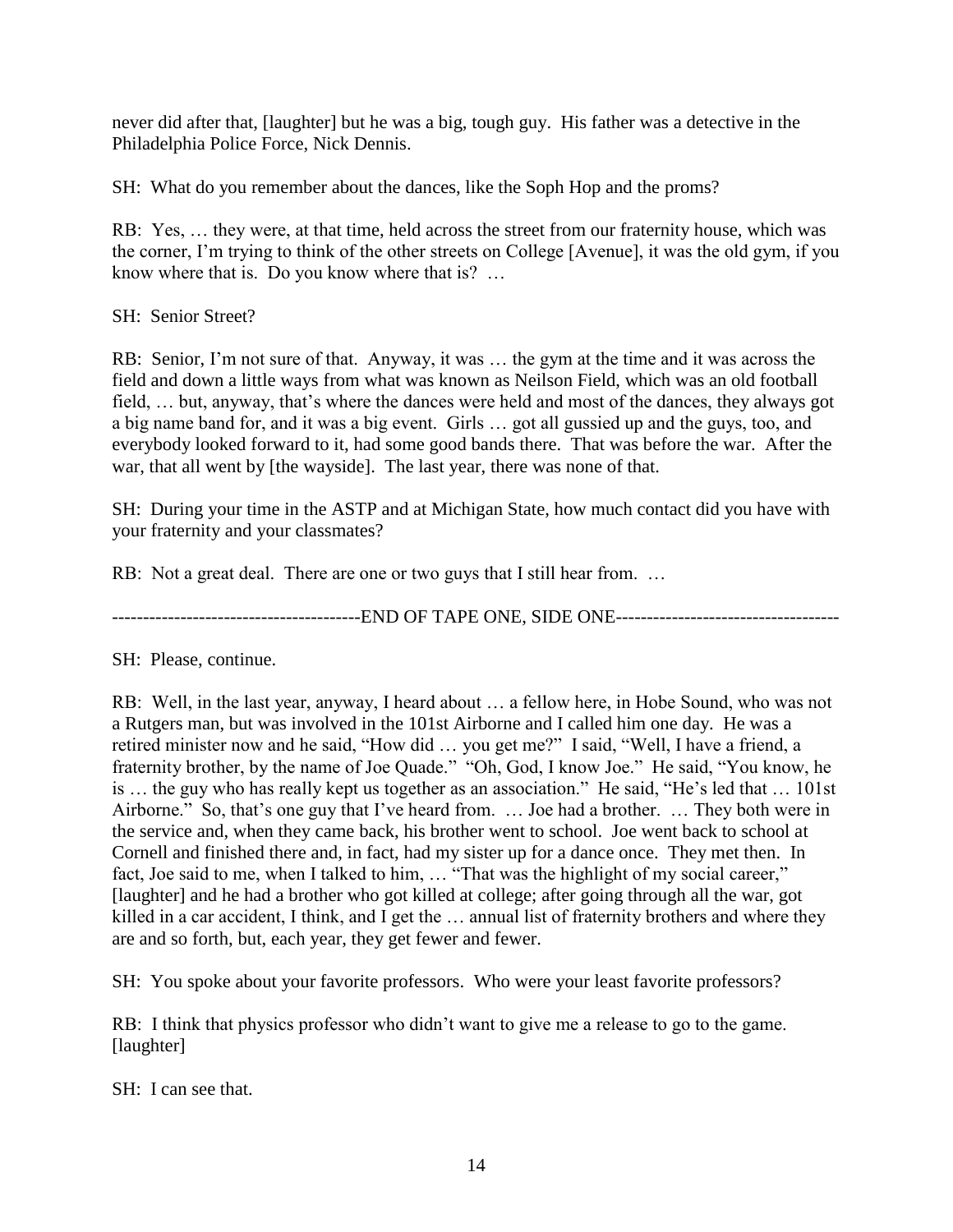RB: Yes, yes. Well, I really didn't have any that I didn't like. I really enjoyed my stay at Rutgers so much that I have very little bad to say about it. … In fact, I'm not as happy about what's come of it since then, because I was so happy with a small college and it was conservative and, now, it's become a large institution and not what I would send my boy to.

SH: Did you go back to your aunt's home in Belmont during college?

RB: No. … When I was at college, I worked at various jobs in the summer, one at Kearny, New Jersey, at the Western Electric plant, to earn money, so that I could help to pay my expenses at Rutgers. … I wanted to go, in my senior year in high school, to school up in New York State, where I used to spend the summers, but my dad didn't want me to do that and I can see that. He wanted me home, … but, most of the time, I worked in the summers when I was in college and, actually, at Michigan State, we went twelve months a year. There was no summer vacation, so, … that was it, but my fraternity was … a group of fellows who were … from about the same class, as far as environment that they came from was concerned. One was Don Van Nest. He was a classmate of mine and a nice guy, … who's still alive and lives in New Jersey, and I, now and then, hear of him, but [I have lost track of] most of my fraternity brothers. I understand there's one down in Jupiter, which is, like, ten miles south of here, by the name of Griffin, but I've never, never talked to him. He was a year or two behind me, but we were at Rutgers at a time when it was a small school and a closely knit group. … I think I knew almost everybody in my class, almost everybody, and, when we had classes out on the farm, in Ag School, we had to find our own way to get over there. We either walked or hitchhiked or did something, but, like, Dick Hale, who's a big deal now at Rutgers, a big alumni, he was in our class … [in] Ag School and we were all a small group. … Fritz Kroesen was also in that group. We were very close, because we had small classes and got to know each other and, as I say, we all played a lot of sports. So, we played intramurals together when weren't playing intercollegiate sports. So, we saw a lot of each other.

SH: I assume that you went on to Advanced ROTC.

RB: Yes, I did.

SH: Why did you decide to go on to Advanced ROTC?

RB: Well, the only reason was that I had been to the Marines and they had turned me down, because of my nose and my foot, and because they were opening up a new branch, which was the Signal Corps, and I was kind of interested in that and I thought, "Well, I'll join there, and then, I can go right in with the rest of these guys. We all go in together. You go in with a group," and they did it. They all went in together. That was how the start of the so called Black Fifty was concerned, where they arrived at Signal Corps OCS in an open train, as I understand it, and they were all just black. When they got off, the sergeant that met them said, "Well, you're the blackest fifty I've ever seen," and that's how the Black Fifty came into being, I understand, anyway, … and it was like still being in school and, yet, you were in the service. … After you finished OCS, it was a different story, but, for the time being, it was nice going in with a group and, because you were either college graduates or had completed three years, you were going to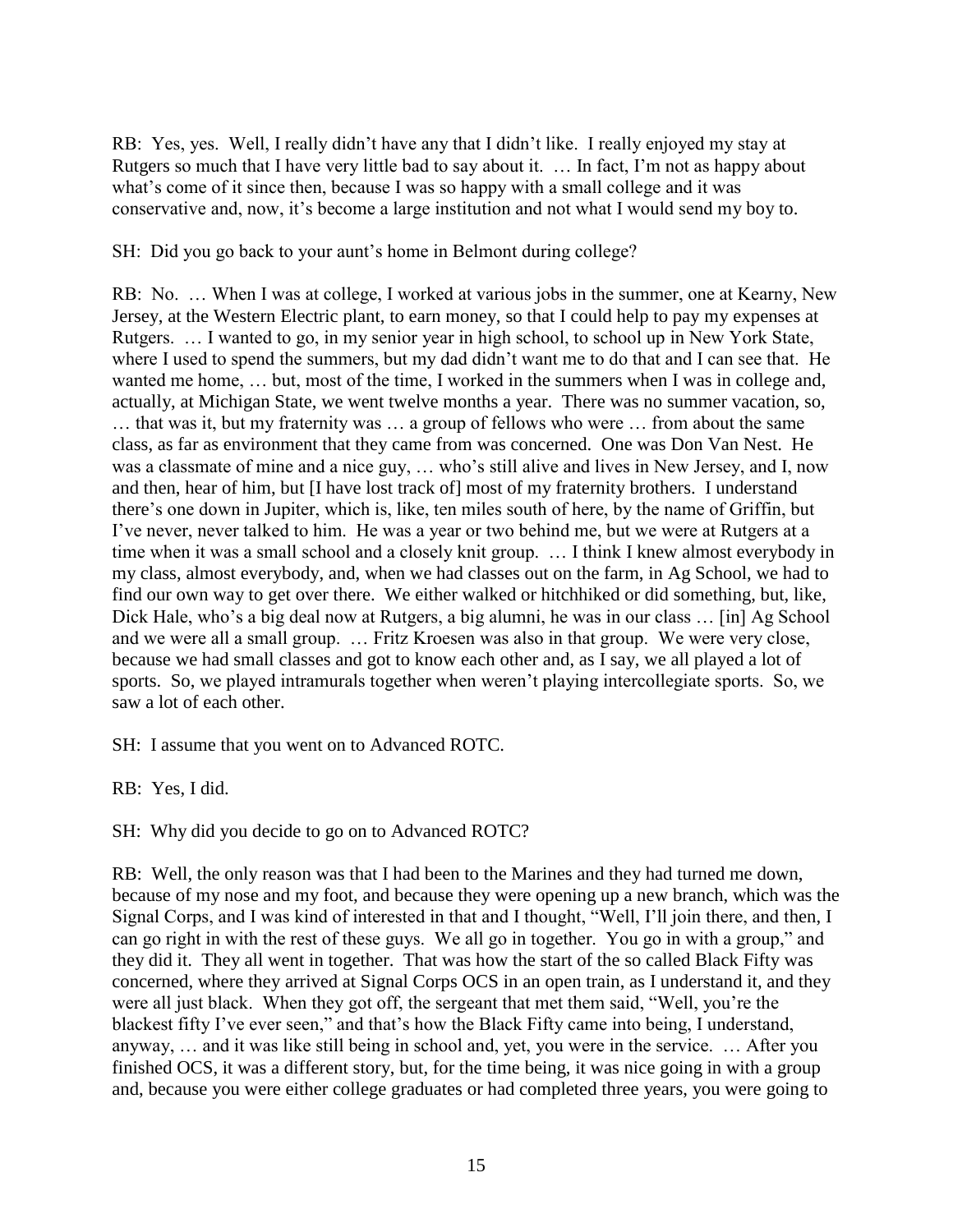get officer's treatment. You were going to get to be an officer, you know, [if you] were halfway decent; I'm sure they were.

SH: Did your family talk about what it was like to be in New Jersey during the war, with rationing and things like that going on?

RB: Yes, they talked some about it. … During the war, as I said, my dad worked for the phone company in the commercial department and, during the war, he was in charge of all telephone installations at Army and Navy camps in New Jersey, which was a big job, and he traveled a lot on it. … If one of the bases needed a hundred phones, they were there in a week and he was aware of the war, because he saw guys coming back from North Africa at the time and wounded and shell-shocked, as they called it. … He was very, very concerned about … doing a good job for the Selective Service Board, … but he also had some very funny things happen. I'll tell you one or two of them. One was, he got a letter from a mother, an irate mother, saying that her son shouldn't have to go in the service, that he was the sole support and it went on and on about all the things that he did. … At the end, she said, "If you don't do anything. I'm going to go to the Governor. If he doesn't, I'm going to go to the President," and she said, "If he doesn't, I'm going to go higher," and he wrote back and said, "Where are you going, to Jesus Christ?" [laughter] That was a funny one that he had and another funny example that he had was, in our … very neighborhood, we had a young Irishman who was a milkman, as I remember, Johnny (Cleary?), and Johnny did not want to go to the Army and there were some guys who didn't want to go, but, anyway, my father was just as sure that he was going to go and, after all kinds of tricks and funny things, he finally got him and one of the things that the … Selective Service Board did is, when the boys went on the bus to camp, they were always there to say good-bye to them. He was there when Johnny was leaving and … Johnny walked over to him, he said, "Mr. Byram," he was an Irishman, "Mr. Byram," he says, "would you do me a favor, please?" My dad said, "Sure, Johnny, anything." He says, "If you're ever looking for a fight, would you look me up?" [laughter] My dad always told that story. That was funny, … but, as I say, … we had a car, but we did not drive much, so, gas rationing did not affect us, living in the city, because we either took the bus, the street car or the subway. You could go … from Journal Square, which was a block from my house, to 42nd Street for six cents, … and then, for a nickel, you could go from there up to Yankee Stadium or the Polo Grounds, which is a long, long ride, for a nickel.

SH: Did you go to a lot of sporting events or movies?

RB: … I used to go to the Giants, baseball Giants, games. I was always a fan of the National League and you could go there and the bleacher seats, at that time, were fifty-five cents and we used to go there two hours before the game and argue baseball with all these guys. Yes, we did. I didn't go to many football [games]; I went to a few football games. My brother's class was Class of '39 at Fordham and he was there when … Fordham had such great football teams. They were rated first, second or third in the country for years. They had what was known as the "Seven Blocks of Granite," which were undefeated for three years. They had three ties during that time, but, anyway, I'd go to those games, too, now and then, and, as I said, we played sports all the time. … Any place there was a lot that was, maybe, fifty-feet-by-fifty-feet, we played football.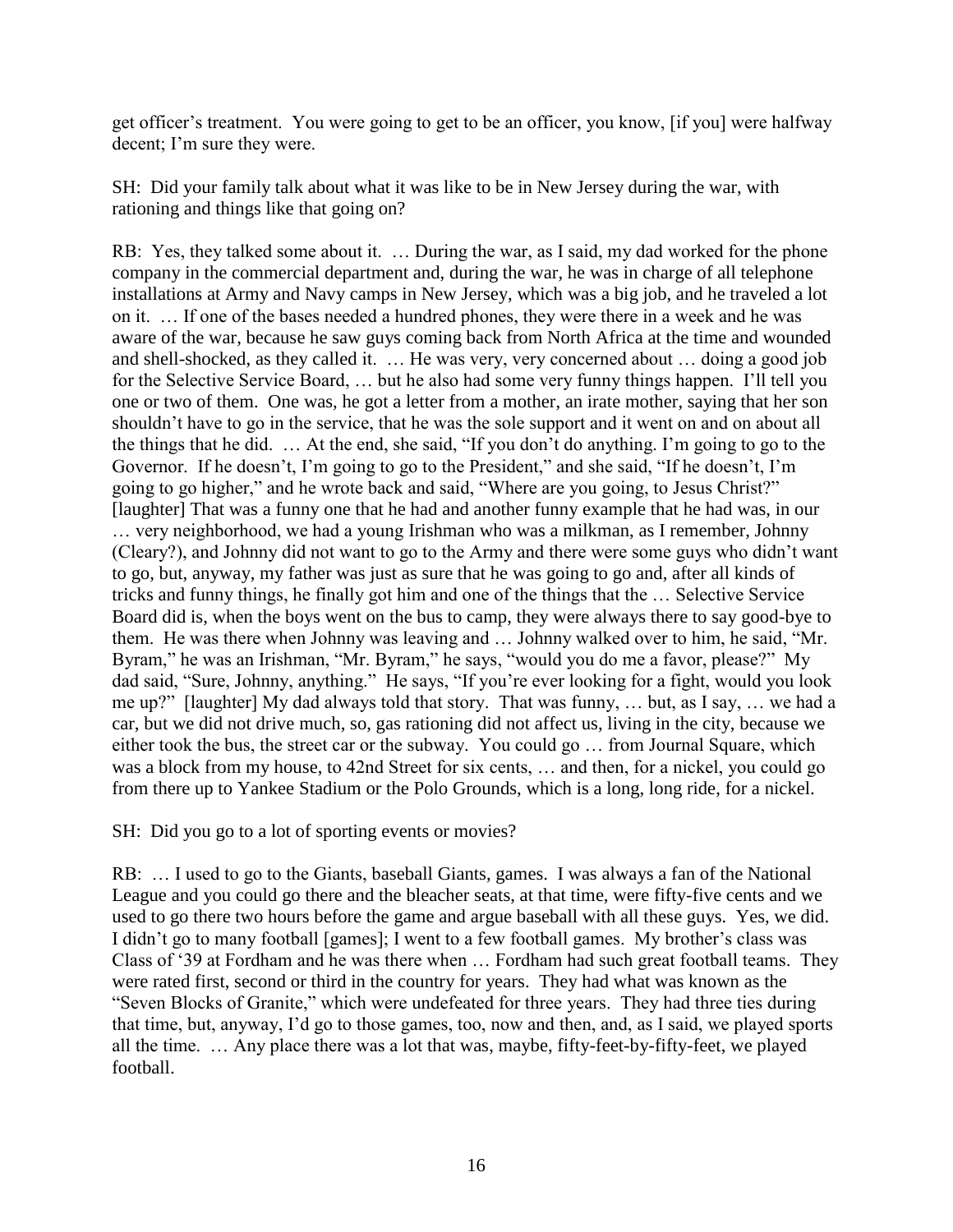SH: Did you participate in athletics during veterinary school at Michigan?

RB: No, at that time, we were going to school twelve months a year and there was just not time, although I did run on the track team. I ran a little bit at Rutgers and we had a coach, at that time, Bernie Wefers, … at Rutgers, who was a former Olympian and an excellent coach, and so, when I got to Michigan State, after the war ended and I was still at State, I ran a couple of meets, against Ohio State and a couple of others, but I never could do anything. [laughter] … Anyway, I also went to him to see if they wanted to start a lacrosse program, that I would, you know, help him get it started and the athletic director, at that time, said, "Yes, we'd love to have it. ... We've got all the equipment here for [it], but, what happened the last time we started [it], ... a kid got mortally injured," and he said, "The State doesn't want us to start it up anymore." ... I participated in inter-fraternity and intramural sports, that was all, at Michigan State.

SH: Did you stay involved with your fraternity at Michigan State?

RB: Yes, yes, I did, … but I didn't live there, because I was what was known as an intern. Each year, two members of each class were allowed to live at the veterinary hospital, which is a huge building, and we lived there and ate there, cooked there, ate there, and so, I was busy all the time there. So, I didn't live at any fraternity. We had two bedrooms back there and there were two guys in each bedroom and it was free room-and-board, … plus the fact that, by that time, I was out of the service. When I finished up, I was out of the service. When the war ended, we were out, … but I got the GI Bill, so, I actually had more money than I've ever had, … since or before. [laughter] We were getting ninety bucks a month and they were paying all our bills.

SH: However, you kept working.

RB: Yes, right, but … I now wonder if I would have been better off to go back to Rutgers and I would have gone back, but they didn't give a degree in veterinary medicine and, since I had put a couple of years in at Michigan State, I stayed there and I really liked it, anyway, and, beside that, I had met my girlfriend and we got married when I graduated. I graduated and went to … work for a man in Claremont, New Hampshire, had a big veterinary practice there, mostly a diary practice, but, also, small animal, large animal and spent two years there and got a lot of good experience and enjoyed my stay at [Claremont]. We got married at that time and we lived there for a couple of years. It was very hard work, but it was good.

SH: How did you meet Mrs. Byram?

RB: … I lived in a house, we were allowed to live off campus, … on the corner of what was known as MAC, which was Michigan Agricultural College Drive, and across the street was a sorority house, Alpha Chi Omega, and we used to wave through the windows and stuff like that and, finally, we went over and introduced ourselves and met her that way. I met several of them. [laughter] ... Then, I came back to Michigan, to her hometown, as a matter-of-fact, and, at the time, there was a veterinarian there who I had been in class with at Michigan State and he said his wife was having allergy ... problems and, if he could pass the board in California, they were going to move out there and he says, "If you want to take this over while I go out there and take the board, … you can keep the place if I pass the board." Well, he passed the board, and so, I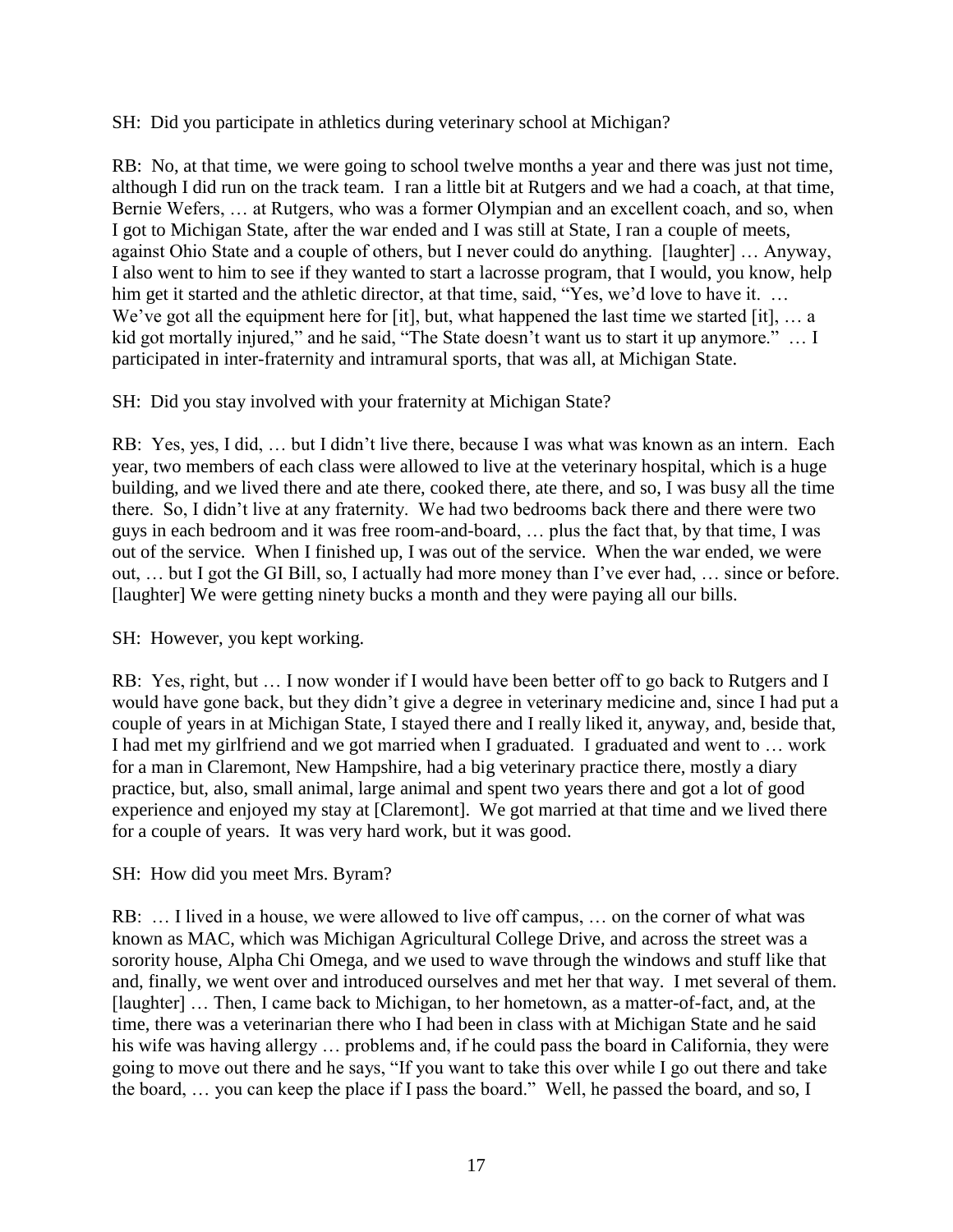stayed there and we have two children, Ellen and Bobby, and Ellen is named after my aunt, … where I used to spend my summers, that was Ellen Byram, and they both still live in Michigan. One still lives in Rockford, the town we lived in, and the other lives twenty miles away in another little town in Greenville.

## SH: Where is Rockford?

RB: Rockford is on the north end of Grand Rapids, in western Michigan, beautiful country, hills and lakes and just beautiful and, when I went to work there, my practice was primarily a dairy practice. Dairy and horses was the big part of my practice. Well, the area has now changed. Grand Rapids has moved out twenty, twenty-five miles and … there's still some horses in the area, but it's mostly all small animals. I built a small and large animal hospital where they could bring horses and cattle in and we could do the surgery there, under sterile conditions, and, also, did small animals. … I had a couple of guys work for me and, usually, I get somebody who was interested in horses and that's what we did. [It] was mostly a large animal practice, until the last few years, when it became small animal.

SH: What did you find to be the most challenging?

RB: Well, the most challenging for me was the horse work, because restraint was a problem. Back then, we didn't have the anesthetics that they have now or the tranquilizers that we have now and it was just a physical problem, holding them, so [that] you could do anything to them. It was very difficult, very physical work. That was part of the reason I hired young guys, after a while, so [that] they could do that and I could do the dogs and cats. [laughter]

#### SH: Were these pleasure horses, work horses, race horses?

RB: Well, we took care of a lot of what are called standardbreds. Those are trotters and pacers. There were a lot of those in the area and, also, we had three or four polo teams in the area. Polo teams require a lot of horses. I mean, they need four to six horses for every game, each player does. So, there was a lot of horse work and a lot of polo players and a lot of what they call hunters, which were jumpers. So, there's still a lot of horses in the area, but the dairy practice is pretty well gone.

SH: Did any of your children follow you into the veterinary profession?

RB: My daughter wanted to. It is so hard to get into veterinary school now, almost impossible, and, in fact, she applied and had good grades and one of the men on the admissions committee was a friend of mine. They were all veterinarians and he called me a week or so before they were to announce who was getting in and he said, … "Your daughter is a second alternate. Don't worry though, we always have five or six dropout." Well, nobody dropped out that year and she got so disappointed, she never applied again, never applied again, but she went to school in a little private school in Michigan, Albion College, very, very good school. They have wonderful pre-med and pre-veterinary courses and my son went to school in Northwood Institute, which was in Midland, Michigan. That was a college that was originally started by car dealers, not car makers, car dealers, and they, in fact, have a college down here, too, in Palm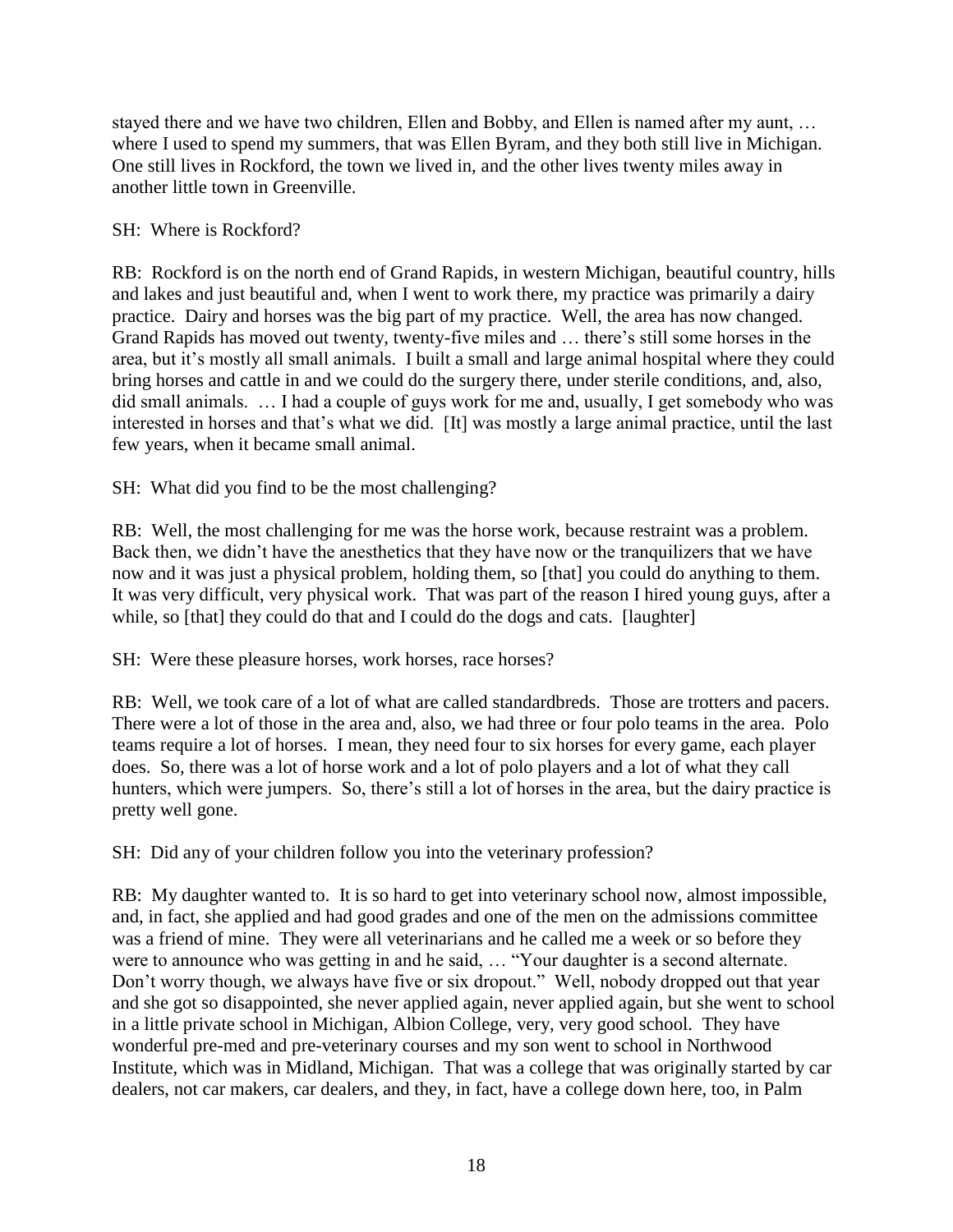Beach, a very good school, too, but neither of them … became veterinarians. Today, over fifty percent of the classes are female veterinarians and they're better students, usually. [laughter]

SH: Well, now, you can restrain the animals.

RB: Yes, put them to sleep for a few minutes. [laughter]

SH: How do you feel about the GI Bill and its impact on the country?

RB: I think it was one of the best things that ever happened and the reasons were twofold. One was these guys who would not have had any money, because they weren't earning any money, when they were in the service and, you know, getting ninety bucks a month. It started at thirty. I remember, my brother was getting thirty when he went in the Army, gave them a chance to go back to school and some of them got married. A lot of them got married while they were there in school, … plus, instead of dumping all these men in the job market when the war ended, it got them in school and they could gradually get into the job market. So, I really feel that it was a tremendous boon for soldiers and sailors. I certainly appreciate what they did for me and can't say enough about it. In fact, that's why I'm a Democrat today, because of that and Social Security. [laughter]

SH: Did you consider staying in the Reserves? Did you have that option?

RB: I did stay in, yes, I did. In fact, when the Korean War began, I was in the Reserve. I was a first lieutenant in the Army Reserve and they sent me a form to fill out, which I filled out, and they called me and said I had to go to Detroit for a physical, which I did, and passed the physical, no problem. When I got back, I got a letter from them saying that, in investigating this, because I was doing so much work for farmers, … I was not going to be taken. They were going to take small animal guys. … Most of my work, at that time, was with dairy cattle and they needed a veterinarian. The government wanted them, then. … I stayed in the Reserve, probably, I'd say, eight or ten years, and then, finally got out. …

SH: Did you think that you would be called up for Korea?

RB: Yes, I was called up for Korea and went and took the physical and thought I was going to go, until … somebody investigated and they sent me notice that I was not going to be taken.

SH: Did your son serve in Vietnam?

RB: No, my son has not served in any war. He's one of those who was in-between. … Now, I think he's almost fifty and, no, he was not in Vietnam, never was, no.

SH: At Rutgers, before the war, was there any polarization on campus between those who thought we should get involved with the war and those who thought we should not?

RB: Not much. No, I don't remember that. I think that when Pearl Harbor happened, maybe before that, we had some. …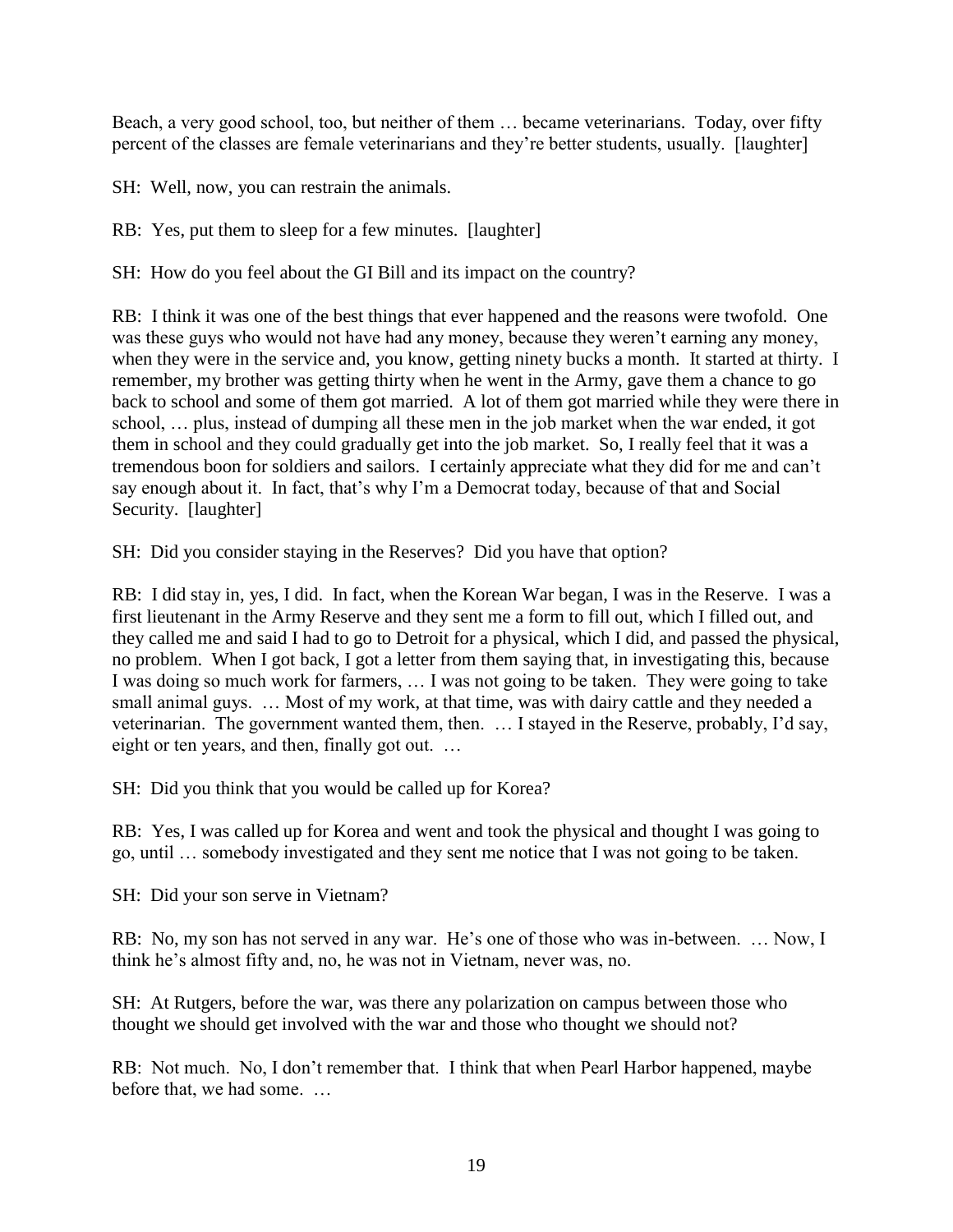## SH: Before.

RB: Before. ... After Pearl Harbor, there was no problem, but I think, before that, there was. ... There were people in New Jersey; Bergen County, New Jersey, had a large German population and they had many, many what they called *Bund*s … and they were strongly pro-Hitler. Charles Lindbergh was strongly pro-Hitler. … One of the senators from New York, Hamilton Fish, I think his name was, was strongly German and … not pro-English. So, there was a lot of talk there, that way, but, on the other hand, … most people were, you know, … siding with the English. They were having, at that time, guys walking the beach in New Jersey with police dogs, because they were afraid of submarines landing personnel. … At that point, there was a little animosity between the Germans and the English or Americans, but Franklin Roosevelt was such a strong personality and he was so strongly behind the English that I think the news was maybe slanted a little, but, once Pearl Harbor came on and once they started sinking all our Liberty ships that we were sending material with, [things changed]. I can remember when I was working at the shipyard, that was, as I say, before we were in the war, God, those things were being shot down maybe two or three a week, it seemed like, and … we were involved in building them and, as I say, we worked weekends all the time, never had any days off, because they wanted to build up the Navy.

SH: Since there was so much *Bund* activity in the area, do you remember if anyone in Jersey City was taken away?

RB: Not that were taken away, but … I can remember a family and I think their name was (Von Wittenburg?) … and I remember, a couple of times, their house was egged and … they were kind of tormented. That's about the only thing I remember as far as people ... who were anti-German.

SH: Was there any kind of reaction like that against the Italian population because of Mussolini?

RB: No, no. I don't think so. ... I think that's still the largest share of ethnic groups in Jersey, … Italian, I'm sure, and, no, most of the guys in the Army that you met were Italians. They didn't have any closer ties than we did. No, … I never remember anybody talking that way about Italians.

SH: Before World War II, did your family do any traveling or go on vacation?

RB: Yes, summer vacation was, … my dad got two weeks off, usually he took the last two weeks in August, and we'd either go to the Jersey Shore, rent a place for two weeks, or we'd go up to someplace like … Finger Lakes, someplace in there. … Our vacation was two weeks and that was it. … As I say, we'd rent a place, usually at Point Pleasant or Seaside Heights, Ocean Gate, one of those places.

SH: Did any other Rutgers men wind up at Michigan State?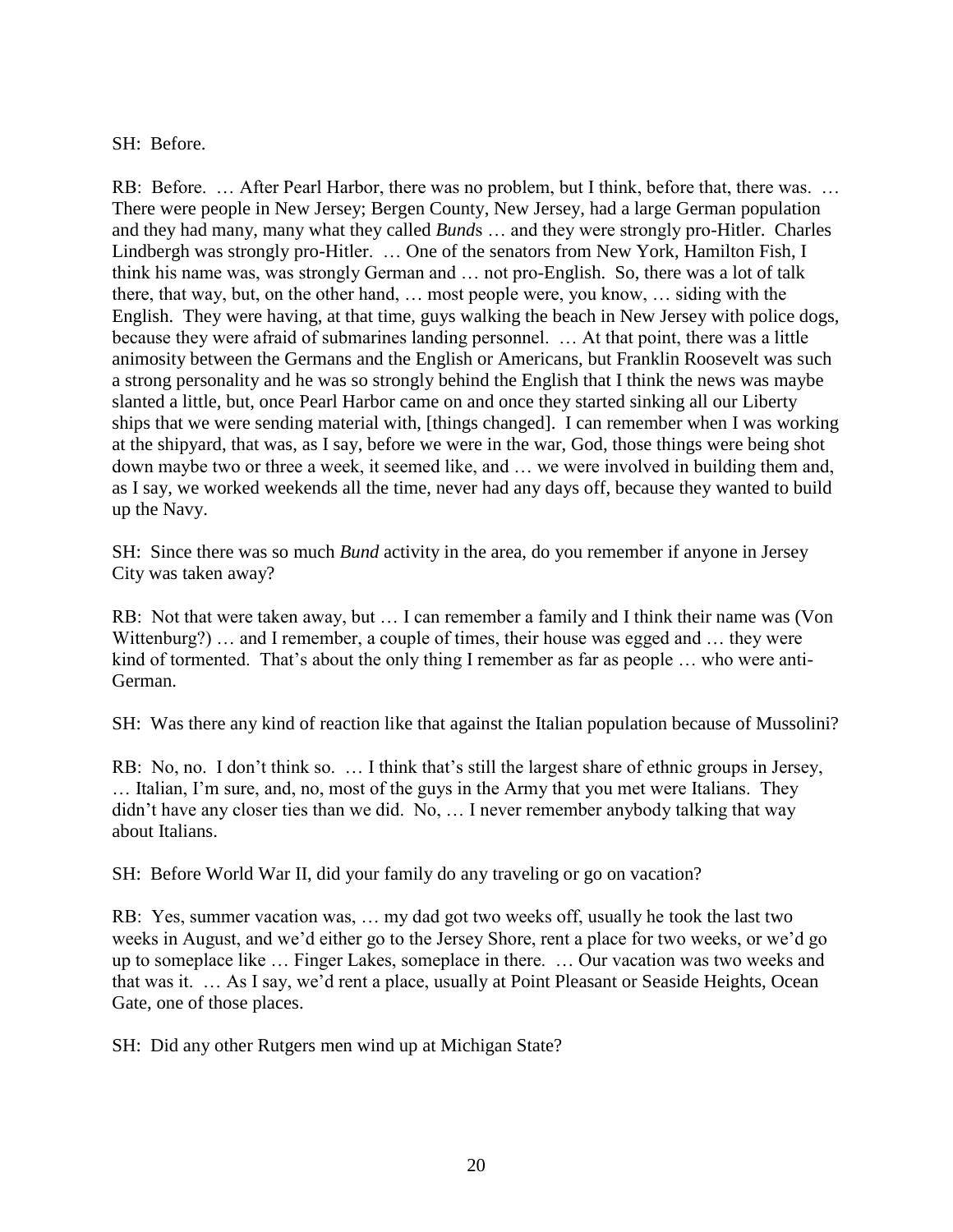RB: No. Chizz Thayer, who was a classmate of mine, the other veterinarian, … I think he was at a university, teaching at a university, at the time. He stopped to see me once and spent a couple of days, when we were in Rockford. … My ties with Rutgers alumni have not been that close, because I lived in Michigan all my life. … I went back for my twenty-fifth reunion at Rutgers and saw a lot of them then. Now, our numbers are thinning down so [much]; I hear, you know, from Doug McCabe and I hear from Crandon Clark and … Joe Quade and a few guys, but … not really close. I'm sorry to say that I don't have any close ties with them. My fraternity, … they may be back, I don't know. They were going to come back on campus. They were off campus for a while, because they had some bias thinking about who could join and who couldn't join them, so that they were put off campus, but the group, Don Van Nest was one of them and Joe Quade was [also], … kept the alumni group together and had meetings and so forth, outside, and … they sold their house and had all that money in the pot now. Something tells me that they were either talking about it or … are back on campus, I don't know.

SH: Is there anything else that you would like to say or anything that I forgot to ask about?

RB: I think I've probably talked a little more than I have in ten years, but … the thing I wanted to stress is that … my years at Rutgers were really great years. I just loved the college and loved my friends there and, as I say, it was probably one of the best periods of my life, even though, at the time, the clouds of war were overhead. We still managed to have a lot of fun. … When I started applying for veterinary school, in fact, before the war, when I applied at Cornell, I was the first one, and then, when I was shipped up to New York and had to find a spot in another school, I think I wrote to three colleges, Iowa, Michigan State and so forth. … I chose the one that was starting first and it happened to be Michigan State, but my credits from Rutgers were good as gold. I had absolutely no problem. It was a remarkable deal that, when I'd say I was from Rutgers, there was no problem, no problem, didn't have to go through anything. … It was an eye-opener for me; Rutgers had such a great reputation, scholastically. That was another reason that I was very happy that I went to school there.

SH: Wonderful. Is there anything else that I forgot to ask?

RB: Okay, I'm trying to think. My dad, I mentioned that he was in charge of all … telephones at all military installations in New Jersey. As I say, it was big; there was Camp Kilmer, Camp Dix and several big Navy yards down in Philadelphia, across from Philadelphia. … When we were shipped to Fort Dix, which is where the ROTC group left and went there before they were sent to their respective camps, Princeton was also there. Their ROTC was also there and my dad was down visiting and … he dealt with the general down there when he was there. … He mentioned to the general that his son was there and he says, "Let's have him come over for lunch." He sent his squad car over for me, the general's car, with the guard and the whole thing, picked me up and all these guys were standing there with their eyes wide open. He got a kick out of that.

SH: That is a great story.

RB: Yes, yes. … I met some other people … though that, while I was there at Dix. Jack Leonard was the singer with Tommy Dorsey's Orchestra at the time and he was there and I met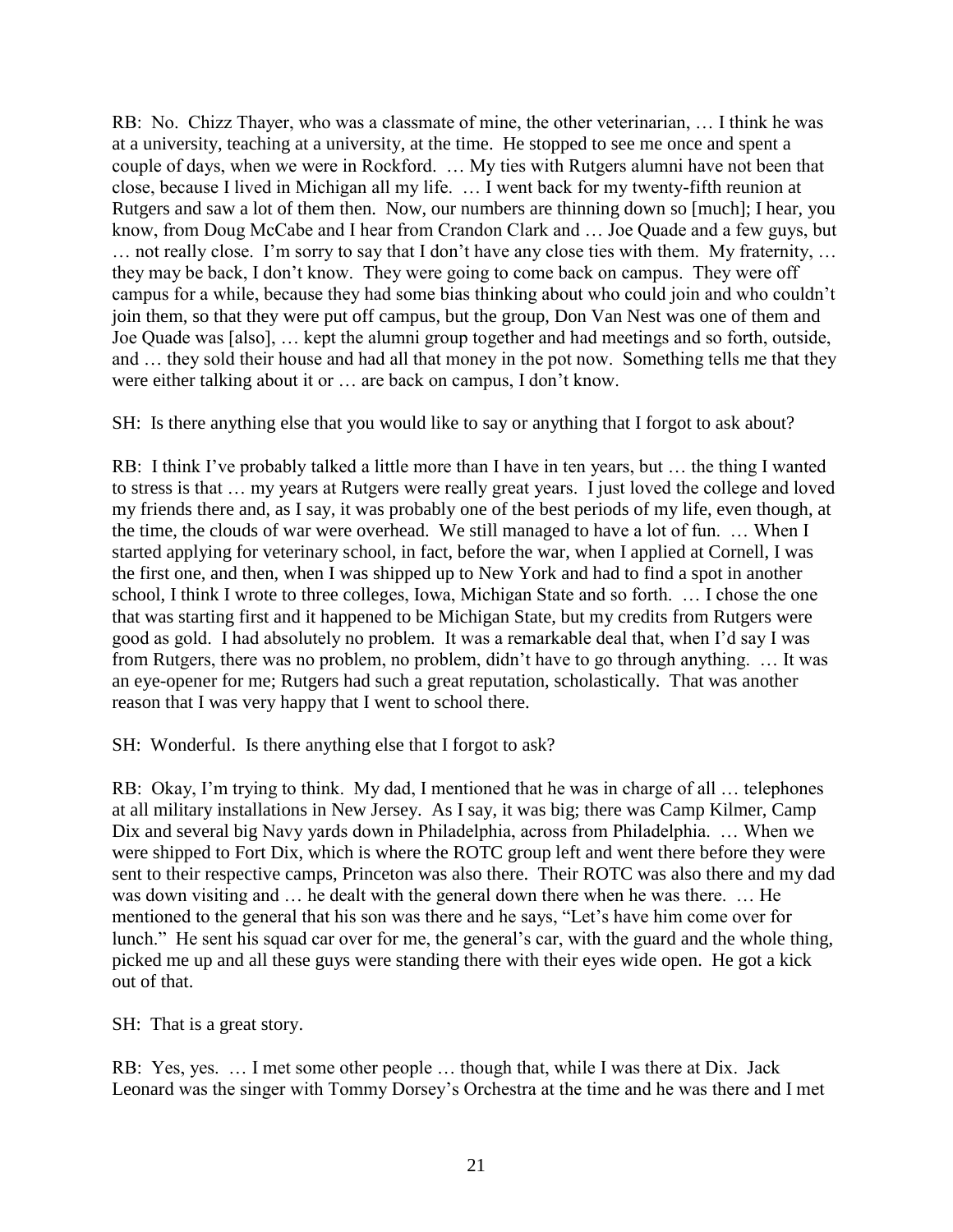him and had lunch with these guys, but, among the things, I don't know whether you've met Livy Goodman; have you met Livy?

SH: I have only corresponded with him. I have not met him.

RB: He was also one of my classmates and, also, a lacrosse player. … We were freshman together; at that time, freshman played freshman lacrosse, not varsity lacrosse, and we had our own schedule and we were undefeated as freshman. He always said that was the only undefeated team Rutgers had that year, … but he didn't go on to say that we only played four games, [laughter] but, then, later on, in my junior year, we beat Princeton. That was the first time that Rutgers beat Princeton in lacrosse. They were always a hot lacrosse team, but we beat them that year, had a fellow by the name of Ralph Schmidt, who was a football player and a great guy. He was a big man on campus then, a great athlete and a nice person and he played with us and he was on that team and, boy, he was big and strong, oh, man. [laughter]

SH: He played several sports.

RB: Yes, he was captain of the football team.

SH: I think he played five sports.

RB: I wouldn't be surprised. … At that time, a sport didn't take the whole year, like it does now. You know, today, if you play basketball, you've got no time for anything else. Even these high school kids play all summer long, which I don't know if it's good or bad, but you couldn't be a four-letter man like Ralph was and he was a good one and I think Emil Potzer played two or three sports, football and baseball, but, today, you can't do that. They practice too much. … We had some great days when the intramural and inter-fraternity competition was big. ... Part of the pledging process was to find out whether these guys could play sports, [laughter] so that they would get pretty good teams that way, and I can remember, we had a big softball rivalry with ... Sigma Chi, a big, old house it was, and they had a good pitcher, a classmate of ours, Tom McCluskey, and, boy, we had to get somebody that could pitch with him. That was an important part of the pledging process, was to get some athletes. [laughter]

SH: Was there another house that was equally sports minded?

RB: Yes, Kappa Sig., for one, was and I think the Beta House was, too, and DU, I think they were, but … we were in school with Fritz Kroesen, never guessed that he'd stay in the service and go as far as he did. I mean, he was just a gentle, nice guy, like everybody else in the group, you know, just a nice person, good looking, big guy and he went on and on. I understand that he was the head of the European …

## SH: NATO

RB: NATO, yes, and, for a non-West Pointer, that's something. Yes, it's really something. In fact, I was playing golf, oh, maybe a year ago, over here with a couple of generals, one was a general from the Engineering Corps and one was … artillery, I think, and they were beginning to